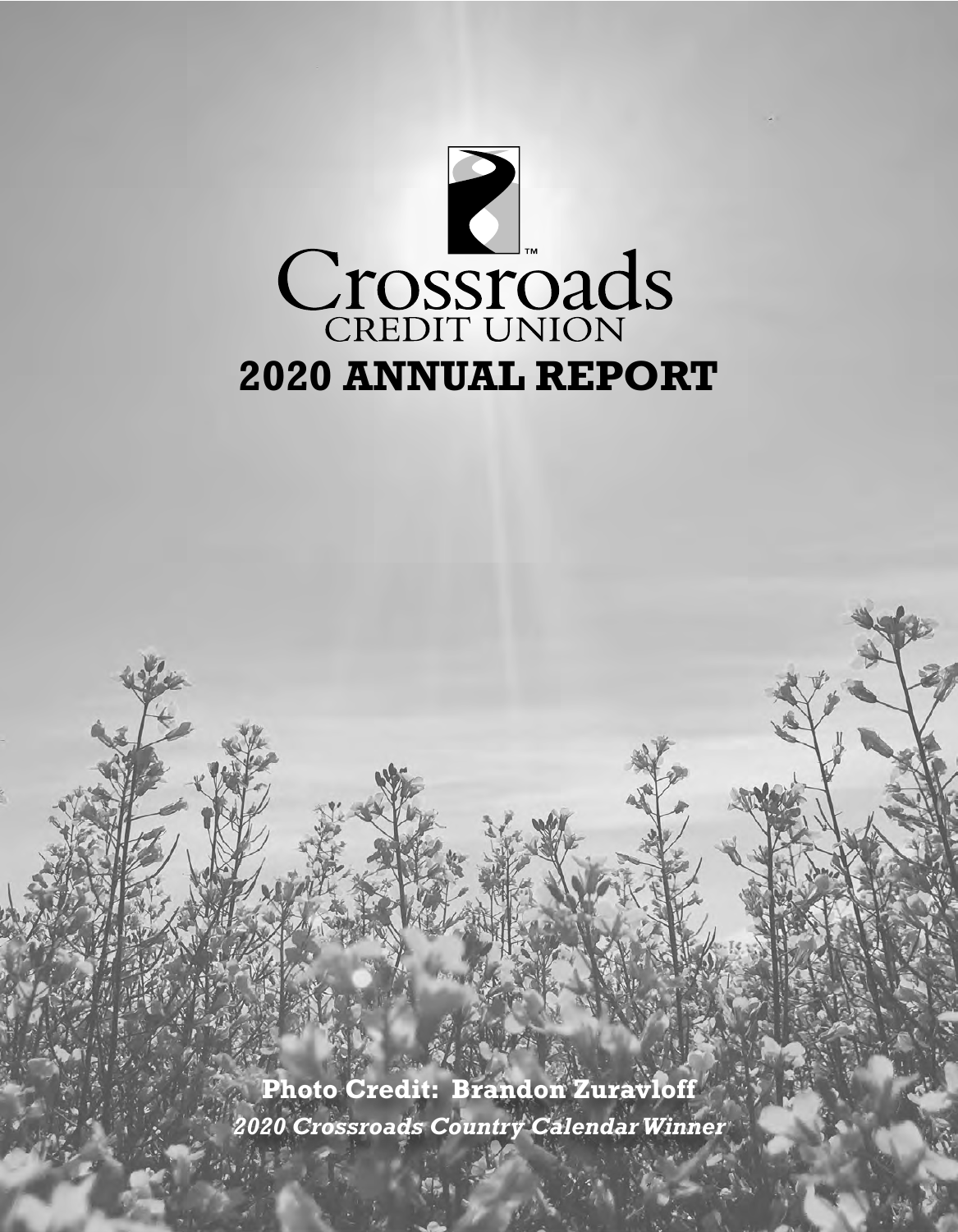### **CROSSROADS CREDIT UNION 13th ANNUAL GENERAL MEETING Virtual Meeting via Zoom April 19, 2021 at 7:00pm**

### **AGENDA**

- **1) Call to Order – Business Meeting**
- **2) Confirmation of Quorum and Notice of Meeting**
- **3) Adoption of Agenda**
- **4) Minutes of the 2020 Annual Meeting**
- **5) Business Arising Out of the Minutes**
- **6) Message from the Board President – Walter Ostoforoff**
- **7) Message from the Chief Executive Officer – Jeff Bisschop**
- **8) Report of the Auditor and Financial Statements – Rhonda Fullawka**
- **9) Question Period**
- **10) Adoption of Reports**
- **11) Appointment of Auditor for 2021**
- **12) Report of Election Committee**
- **13) Adjournment**

**April 19, 2021 – Virtually via Zoom**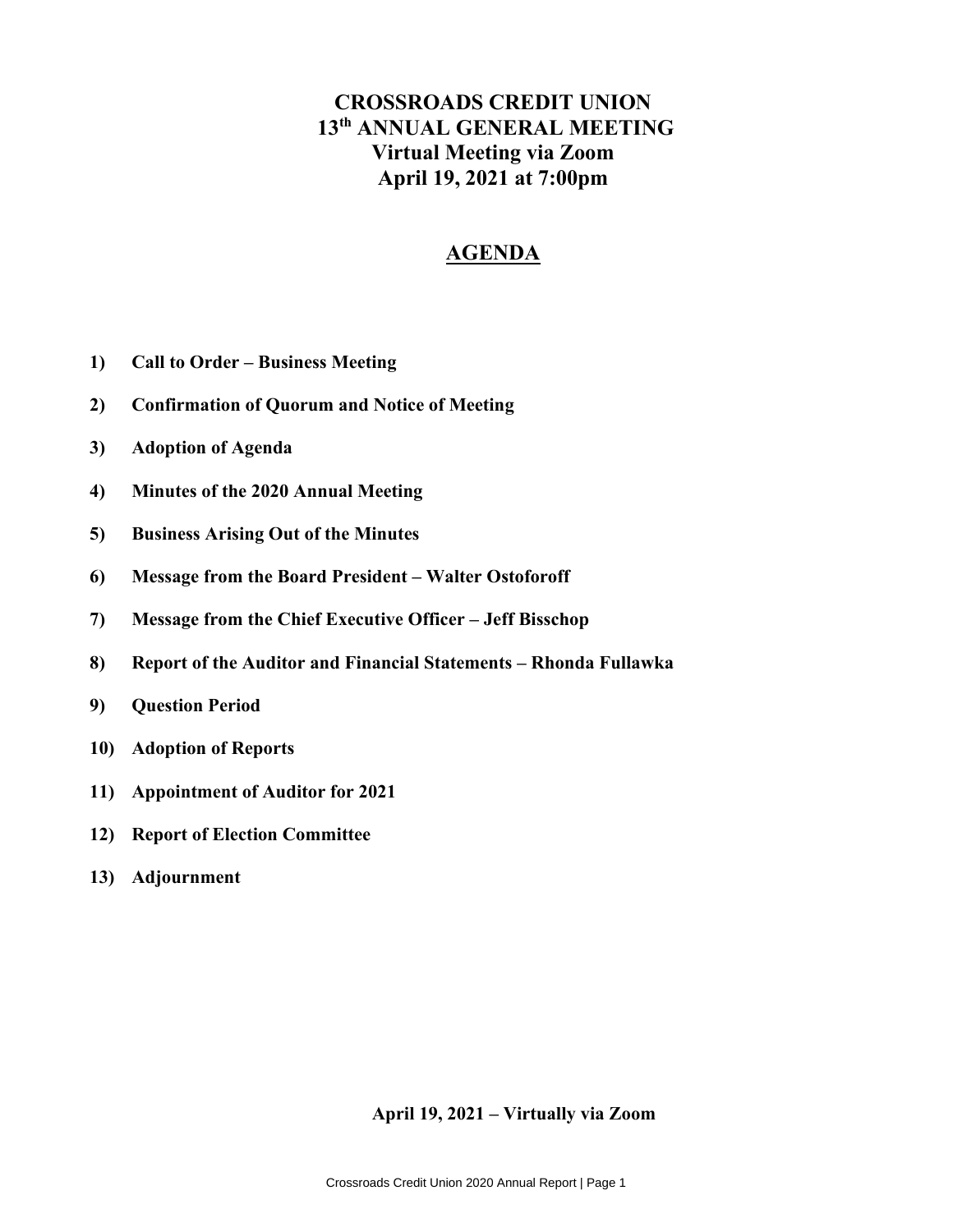### **CROSSROADS CREDIT UNION ANNUAL MEETING MINUTES Canora Branch – June 22, 2020**

### **Registration**

The annual meeting commenced at 4:00pm at the Canora branch with attendance as per the register of 21. Members attended in branch and the meeting was live streamed on Crossroads Facebook page.

#### **Call to Order – Business Meeting**

Board President Walter Ostoforoff called the business meeting to order at 4:00pm and welcomed those in attendance.

### **Confirmation of Quorum and Notice of Meeting**

CEO Jeff Bisschop provided confirmation of Quorum and Notice of Meeting.

#### **Selection of Chairperson**

President Walter Ostoforoff announced that the Board has chosen Ivan Peterson to chair the meeting.

#### **Adoption of Agenda**

Leanne Woloshyn – Kim Ryczak moved that the agenda be adopted.

#### CARRIED

#### **Minutes**

A copy of the Minutes of the April 16, 2019 Annual meeting held in Wadena was included with the annual report.

Carla Bugera – Loralee Antonovitch moved that the minutes be adopted as presented.

CARRIED

#### **Business arising out of the minutes**

No business arising out of the minutes.

### **Message from the Board and CEO**

President Walter Ostoforoff presented the message from the Board.

CEO Jeff Bisschop presented the message from the CEO.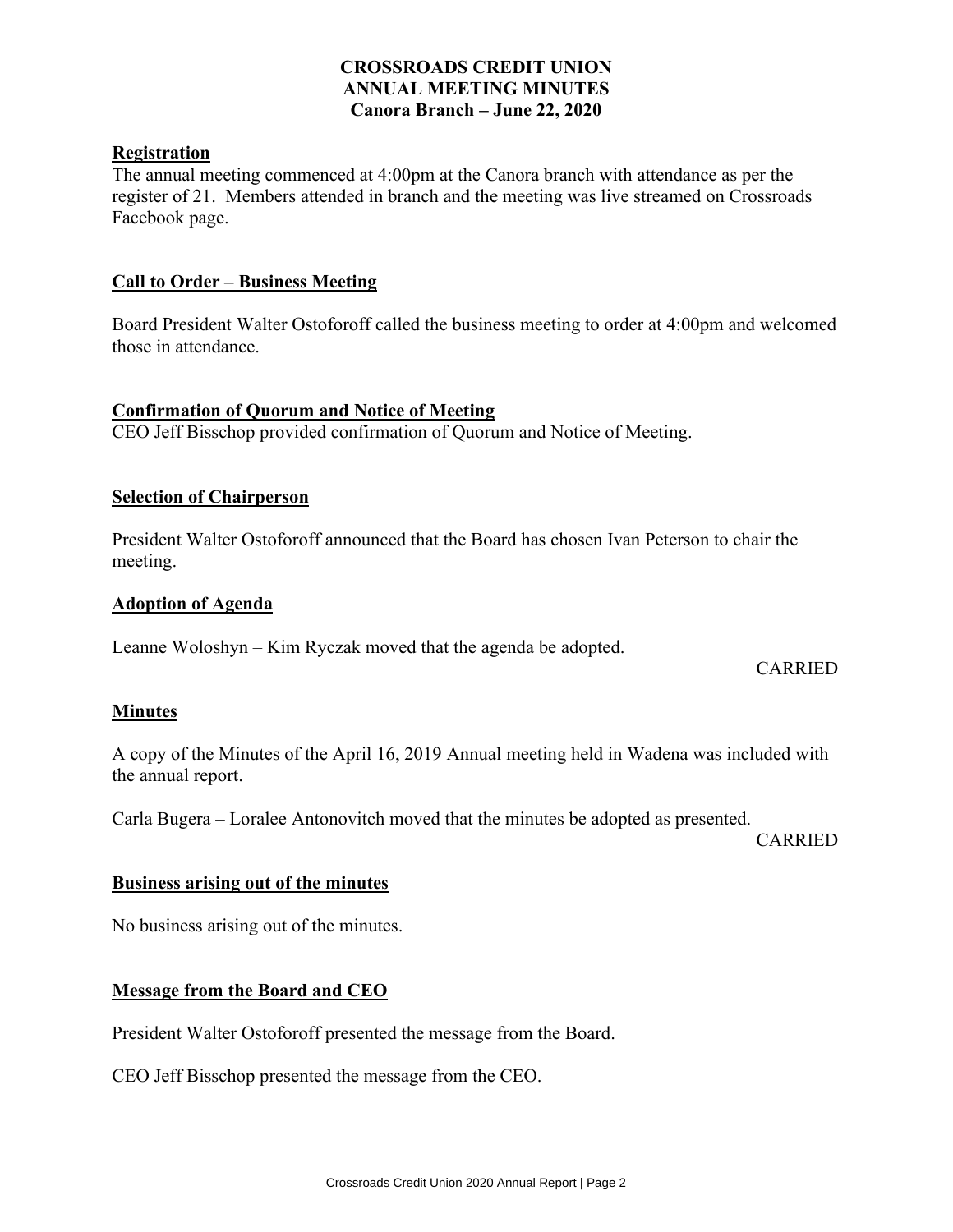### **Report of the Auditor and Financial Statement**

Manager of Finance and Risk Rhonda Fullawka presented the Auditors Report and Financial Statements.

Question and answer period followed.

### **Adoption of the Reports**

Arlette Bogucky – Darcelle Lemaire moved that the reports be accepted as presented.

CARRIED

### **Appointment of Auditor for 2020**

Gary Herbert – Kim Ryczak that we appoint Meyers Norris Penny (MNP) as auditors for 2020. CARRIED

### **Report of the Election Committee**

Terms of Directors expired in three Districts of Crossroads Credit Union – Central, Northern and Western Districts. The following elections were required:

| Central District  | two nominees (3 year terms) |  |
|-------------------|-----------------------------|--|
| Northern District | one nominee (3 year term)   |  |
| Western District  | one nominee (3 year term)   |  |

Advertisements were placed in local district newspapers, website and social media requesting nominations of interested members wishing to let their name stand for election to the Board of Directors.

The nominations received within the advertised deadline were examined and confirmed that the Nominees qualified to serve as Directors under the Regulations of the Credit Union Act and Crossroads Credit Union Bylaws.

### *Results are:*

### **Central District**

Three candidates filed nomination papers within the advertised deadline. As the number of candidates exceeded the number of vacancies, an election was held at Canora Branch from June 2-10, 2020.

The candidates were:

Calvin Homeniuk Walter Ostoforoff Natalia Prokopetz

Calvin Homeniuk and Walter Ostoforoff were elected for a three-year term.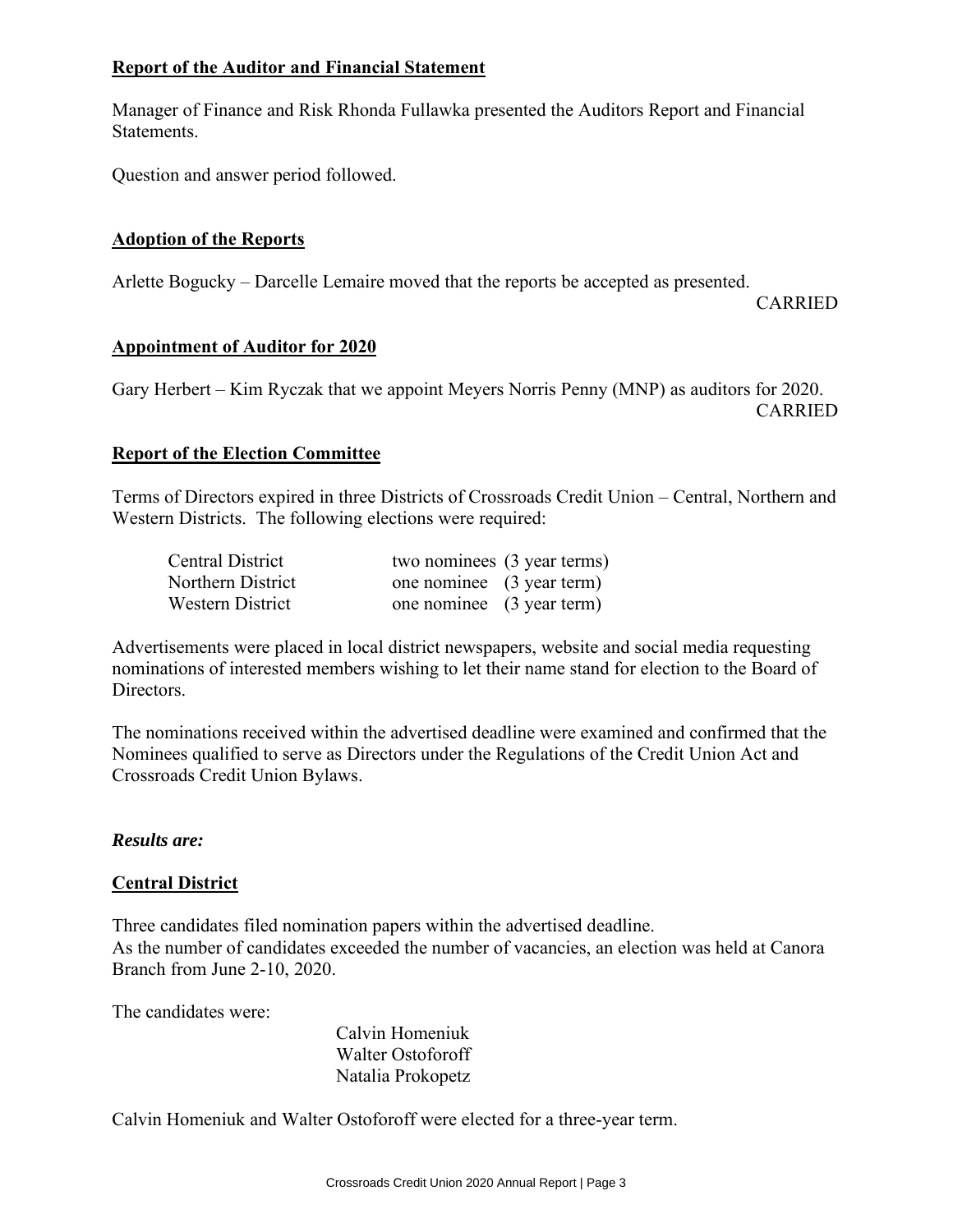### **Northern District**

One candidate filed nomination papers within the advertised deadline.

As the number of candidates equaled vacancies, the following candidate is declared elected by acclamation for a three-year term.

The candidate was:

Dale Zubko

Dale Zubko was elected by acclamation for a three-year term.

### **Western District**

One candidate filed nomination papers within the advertised deadline.

As the number of candidates equaled vacancies, the following candidate is declared elected by acclamation for a three-year term.

The candidate was:

Duane Sweatman

Duane Sweatman was elected by acclamation for a three-year term.

### **Director Retirement**

President Walter Ostoforoff presented Gary Herbert with his service pin for 36 years of service.

 $\mathcal{L}_\text{max}$  , and the contribution of the contribution of the contribution of the contribution of the contribution of the contribution of the contribution of the contribution of the contribution of the contribution of t

### **Adjournment**

Gary Herbert adjournment the meeting at 4:30pm.

President Walter Ostoforoff Secretary Jeff Bisschop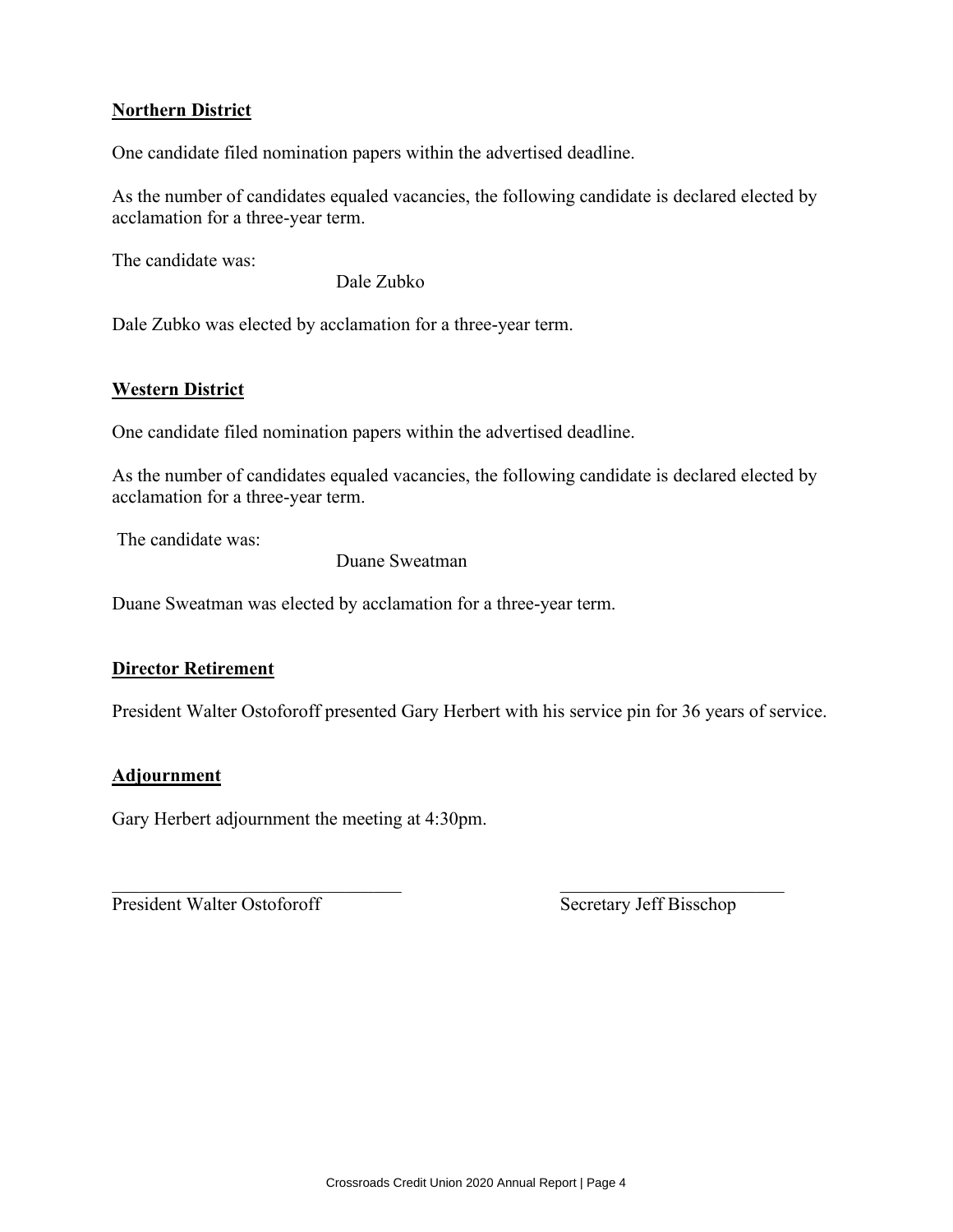# **MESSAGE FROM THE CHAIR & CEO**

For most of us 2020 was a year of unprecedented turmoil and uncertainty. Throughout the year, our focus was on keeping members and staff safe, while emerging as a viable organization. We thank our staff and members for helping make that happen.

Our team stepped up during the COVID-19 crisis to put members at the forefront more than ever before. They adjusted to new ways of working and new ways of providing the exceptional service our members expect, whether in front of a screen at home or behind one on the front lines. They did all of this while we continued work to strengthen our culture, processes and practices behind the scenes.



To keep everyone safe throughout the year, we followed all public health guidelines, adjusting as the situation

evolved. We added temporary Saturday hours and new ways of banking, including an informal call centre that was up and running in a matter of weeks. We added new, more convenient ways of communicating with our members like text messages and virtual meetings. We also encouraged use of no-contact options like our night deposit boxes and ATMs.

Online and mobile banking were key in 2020. Our members have shown a growing preference for these options in recent years. COVID-19 accelerated that trend. Half of our members chose to bank from the safety and comfort of home. We'd like to thank our members for their willingness to adapt and for their patience as we navigated through this extraordinary time together.

Crossroads also helped members financially in 2020. We got money out into the community by giving commercial members access to \$4.2 million in loans through the Canada Emergency Business Account. We



waived service charges for telephone transactions and worked with members who were concerned about their finances. We worked on a case-by-case basis with members who couldn't make loan payments because the pandemic left them without a job.

During such a stressful year it would be normal to see some frustration and discontent. We're proud to say Crossroads made gains in satisfaction with members and staff in 2020. Our member satisfaction index rose slightly to 92.48% and our



employee engagement score rose from 9% in 2019 to 33%. We don't take either of these numbers for granted and work every day to keep members happy and employees engaged.

Our financial results were also positive in 2020. We've done a lot of work to ensure our credit union's financial stability in times of stress and it paid off when we needed it. We continue to hold healthy levels of liquidity and capital. Thanks mainly to strong deposit growth, our assets rose to \$302.7 million. Profitability was down slightly, but we earned \$2.5 million in income in a year when many businesses didn't fare as well.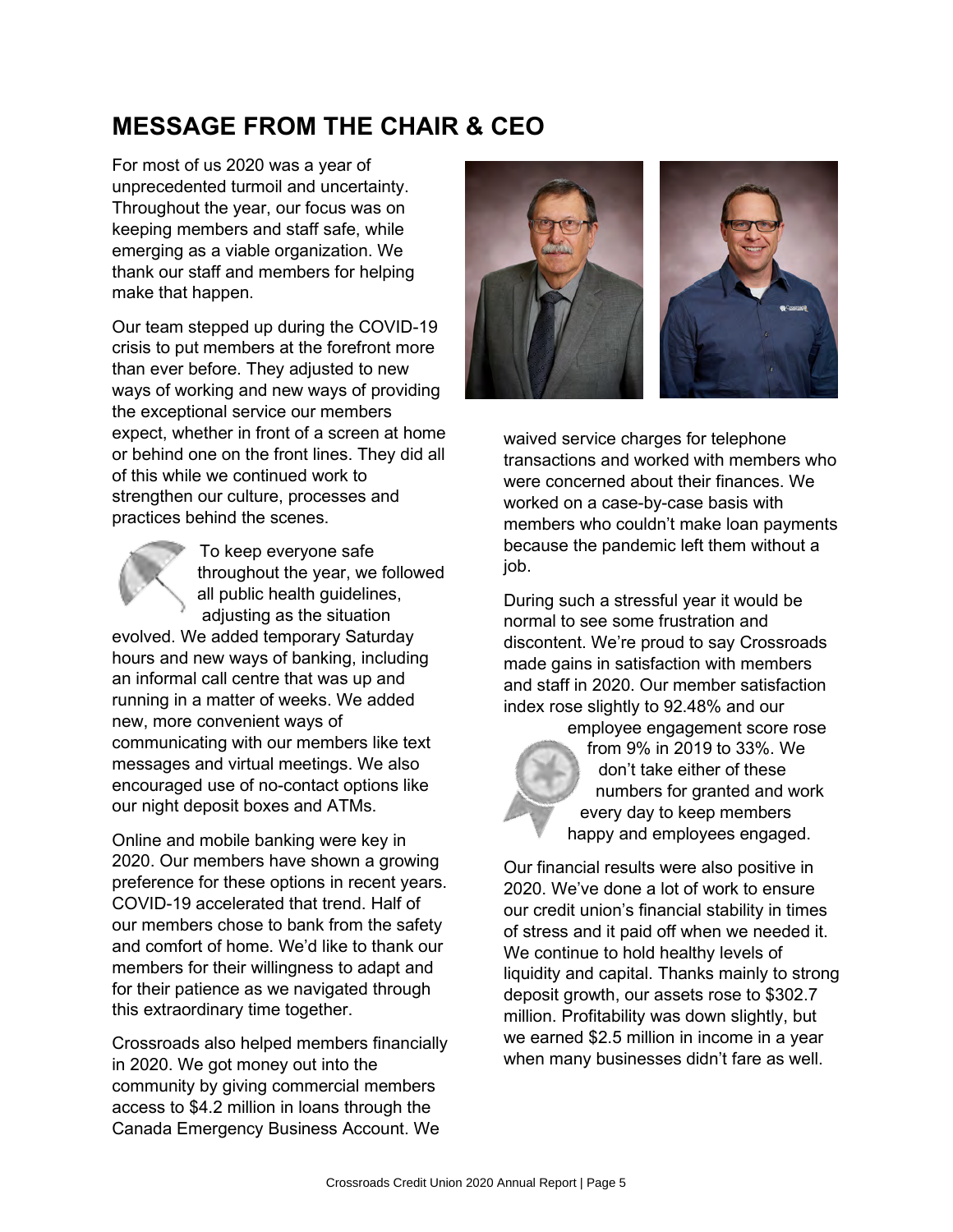At Crossroads, we put our money where our members are. We share our profits with members and invest in our communities. We gave back more than \$49,000 through sponsorships, donations and Community Investment Fund allocations.

Members voted to choose our most significant investment, \$15,000 for hall improvements at Sturgis and District Regional Park.

COVID-19 and its impacts kept our Board busy throughout the year. It also highlighted the value of the framework the credit union uses to manage risk. Risk management is integral to decision-making at Crossroads and our process evolves regularly as our industry changes. In 2020

the Board worked to strengthen our risk

appetite statement, which defines the amount and type of risk our credit union is willing to accept in pursuit of its business objectives.

The Board was relatively stable again in 2020. Ivan Peterson was re-elected in the North district. Walter Ostoforoff was reelected and Calvin Homeniuk joined the Board in the Central District. Dale Zubko was elected by acclamation in the Northern District. We said goodbye to Gary Herbert, who resigned after 36 years on the Board. We wish him all the best and thank him for his years of dedication and service.

Though COVID-19 will remain a significant factor in 2021, we look forward with confidence. The last year has taught us how resilient we can be. It's shown that our credit union is wellpositioned to weather a year-long crisis that reached into every facet of society. Full recovery will take time and some things may never go back to the way they were. But we can see a light at the end of the tunnel and we look forward to the day when we can once again share a handshake and a smile.

In Co-operation,

Walter Ostoforoff, Chair Jeff Bisschop, Chief Executive Officer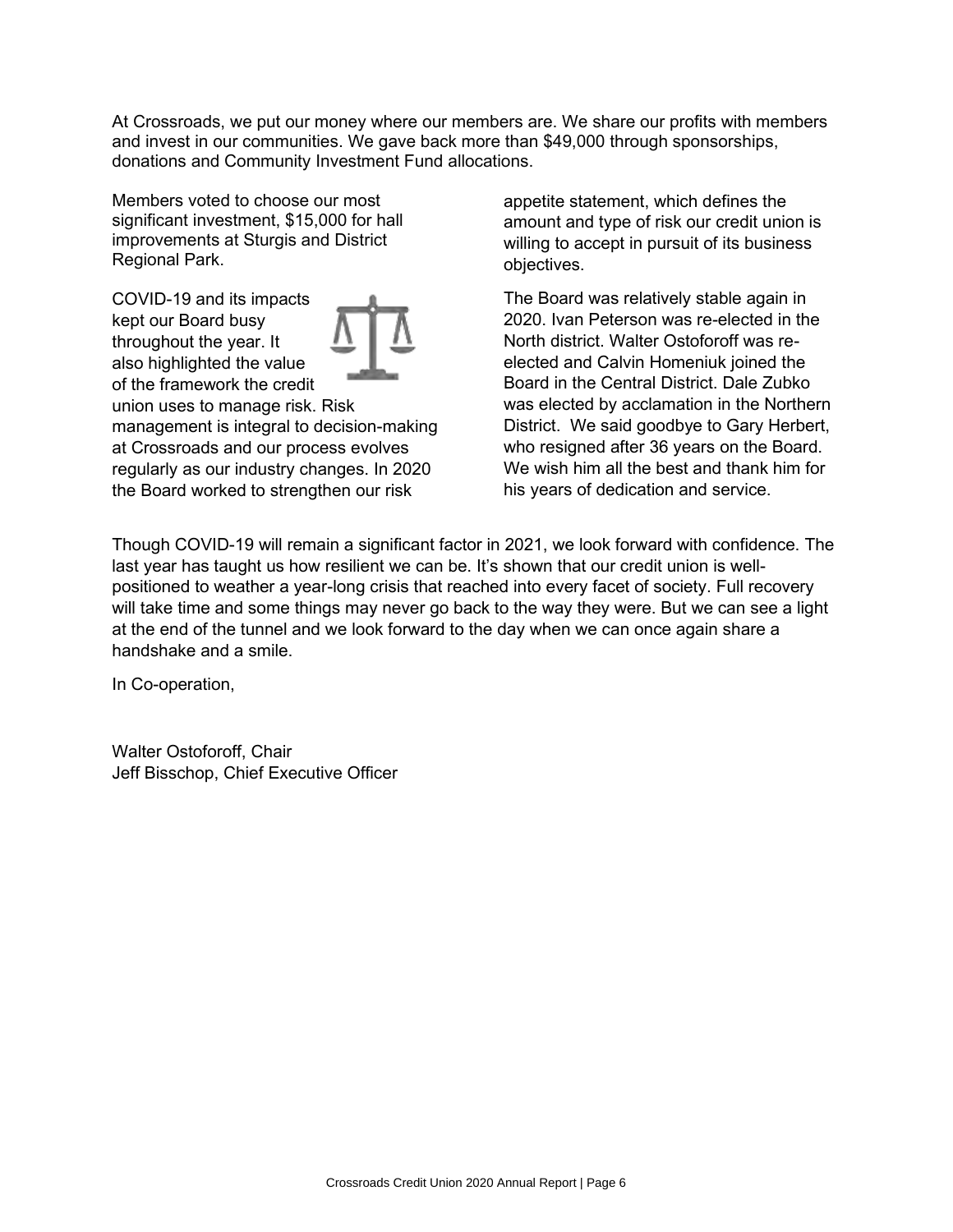# **BUSINESS ENVIRONMENT**

Though we operate in Saskatchewan, the past year has shown that most businesses are affected by events across the country and around the world. As a financial institution, Crossroads is influenced by issues such as:

- financial markets, interest rates and the value of the Canadian dollar
- Bank of Canada's monetary policy
- developments in the financial service sector or credit union system
- changes in regulation or legislation



COVID-19 has undoubtedly had a devastating affect on most of the world. The world economy shrank 3.8% for the year, while U.S. Gross

Domestic Product (GDP) dropped 3.5% in 2020. As businesses learned to operate under pandemic restrictions, most economies saw modest growth in the second half of the year after a significant decline in the first six months.

The Canadian economy contracted 5.4% in 2020, its worst year on record. Unemployment reached a high of 13.7% in May but recovered later in the year. Though the Bank of Canada's Business Outlook Survey points to continued recovery in 2021, it's expected to be uneven, with businesses who've already been most affected, anticipating more challenging times ahead.

Though the province wasn't as hard hit as some by the pandemic, Saskatchewan's GDP fell 5.4% in 2020. Not unexpectedly, unemployment averaged 8.4% during the year, the highest in more than 40 years.

The news wasn't all bad. With \$3.4 billion in exports, Saskatchewan was the only province to see an increase in 2020. Farm products led with record agri-food exports of \$16.9 billion, a 31% increase over 2019. Not all sectors fared as well. For obvious reasons, the Arts, Entertainment and Recreation and Accommodation and Food Services sectors fell 50.1% and 39.3%.

Spurred by low interest rates and a desire for more space during COVID restrictions, home sales were up an average of 24.5% across the province in 2020. Median house prices increased an average of 1.2% with considerable variability across the province.

Closer to home, the economy in our trading area weathered the pandemic fairly well. We believe most



of our members and communities will come through this crisis in a relatively strong position. Our trading area has a large agricultural base and that sector performed well in 2020. The lower cost of living in our small towns was a benefit to anyone whose income was affected.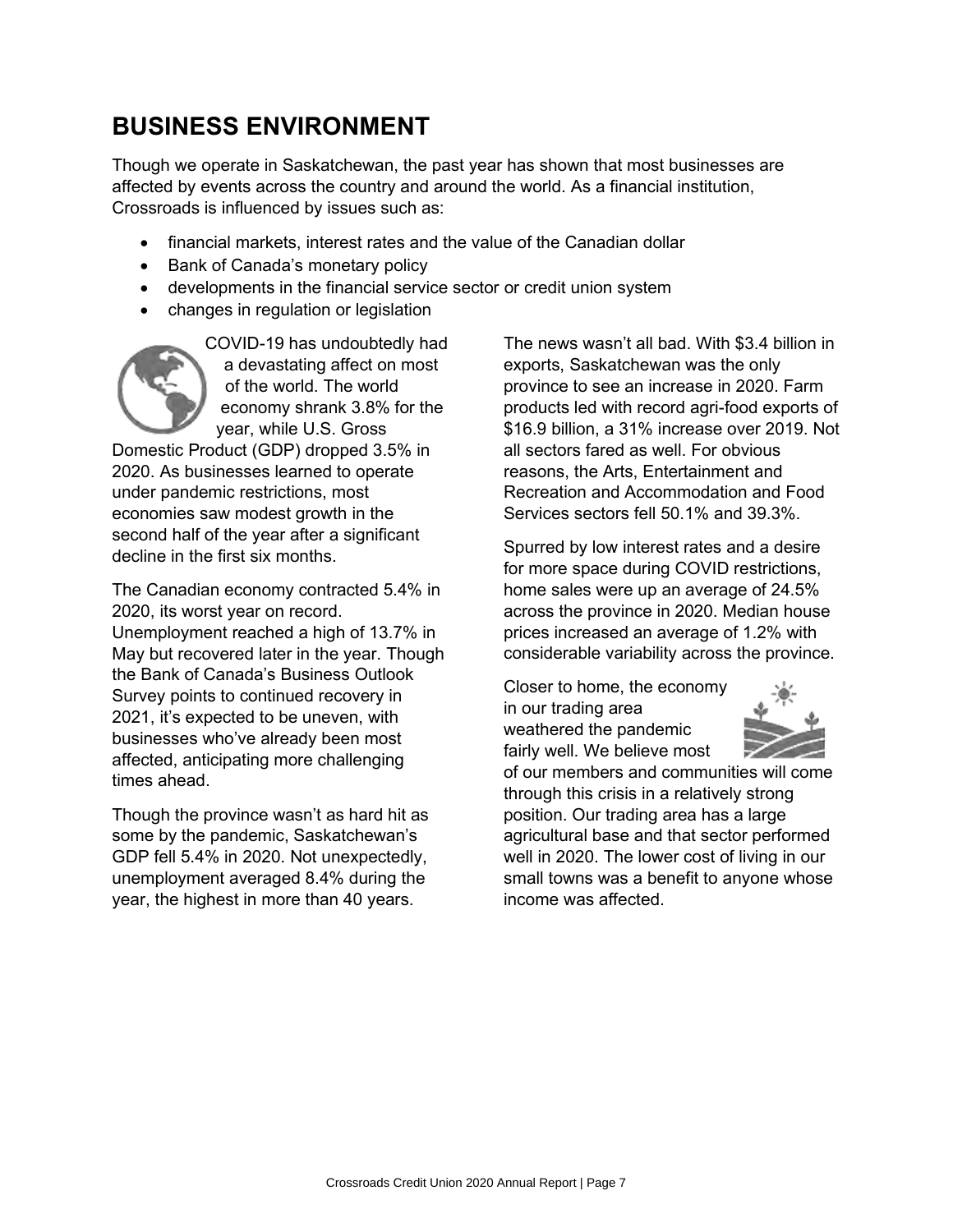### **Saskatchewan credit unions**

Saskatchewan credit unions are full-service co-operative financial institutions, ranging in size from \$26 million to more than \$6 billion.

Credit Union Deposit Guarantee Corporation of Saskatchewan is the primary regulator of the province's credit unions. The Corporation holds credit unions to standards similar to those used to regulate national and international financial institutions.

Regular monitoring ensures credit unions operate according to those standards and identifies potential issues early enough to allow credit unions to take corrective action.

The Corporation guarantees the full repayment of all funds held in

#### SASKATCHEWAN CREDIT UNIONS BY THE NUMBERS

- 36 credit unions
- 486,000 members
- over 349 elected board members
- 234 service outlets in 208 communities
- assets of \$26.5 billion
- revenue of \$1.04 billion
- \$19.3 billion in loans
- over \$6.07 million returned to members as patronage equity contributions & dividends
- over 3,200 employees

Saskatchewan credit unions. There's no limit to the size of deposit covered. The guarantee is made possible through a comprehensive deposit protection regime and a focus on prevention.

The Corporation promotes responsible governance by individual credit unions as well as the strength and stability of the credit union system as a whole.



Credit unions are recognized for their customer service and community support. In 2020 Canadian credit unions ranked **first among all financial institutions** for overall customer service excellence in the IPSOS Financial Service Awards. This is the **16th year in a row** that credit unions have held this honour.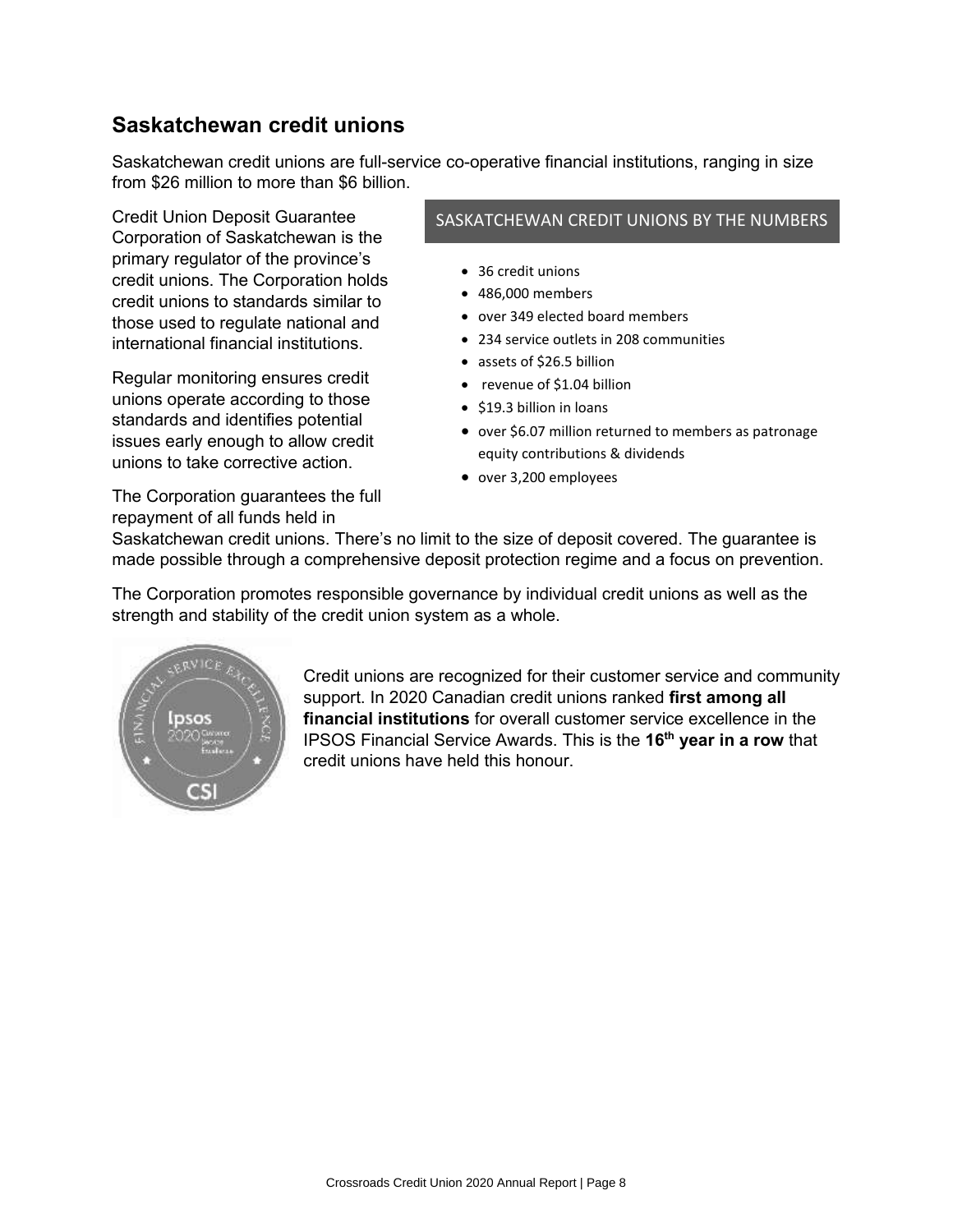# **MANAGEMENT DISCUSSION AND ANALYSIS**

### **OUR SERVICE MODEL**

We're member centric. Our members are the centre and their needs drive everything we do. It's not about price, it's about the service. That's our value.



**OUR VISION Where we're headed**



**OUR MISSION How do we get there?**

Everyone in Crossroads Country has the **financial confidence** to succeed in any direction they choose. We will make it **easy and beneficial** for our memberowners to have a full relationship with us.

#### **WHAT IS CROSSROADS COUNTRY?**

Crossroads Country is not just a place; it's a feeling. A close-knit community of people, regardless of physical location, who through all seasons are united by prairie values. It's about grassroots, hometowns, and cooperation. This feeling of belonging to a family that is always willing to lend a helping hand is part of what makes Crossroads a direction worth choosing.

#### **VALUE PROPOSITION**

"We differentiate ourselves through service. Our goal is to make meaningful connections with each member, taking time to build rapport that changes every transaction into a superior experience."

## **Our values**

**Grassroots –** Grassroots encompasses the concepts of a **full service, member owned, democratically governed,** and **sustainable** financial institution. We pride ourselves on sound business practices, providing a full suite of financial products and services. Every member of Crossroads is an owner and has the power to cast one vote to elect the Board of directors.

**Integrity – Commitment, efficiency, honesty** and **security** are important to Crossroads because our members are our story and we are committed to helping them achieve their goals. Our members place their trust in us, and we go above and beyond industry standards with processes and procedures to maintain this trust and build relationships. We also uphold strict privacy and financial safeguards to ensure that Crossroads' members are protected.

**Passionate –** We strive to be **friendly, understanding, co-operative,** and **personal** with every member. It is our goal to know our members better than anyone else, because in doing so, we provide the best possible service and advice. We are passionate about teamwork and collaboration because as a team, we can achieve more and help our members become financially confident.

**Reputable –** We are focused on **community involvement,** pride ourselves on being **educators** and **leaders**, and will go **above and beyond**. We lead by our reputation, not only by going above and beyond for our members, but by actively promoting financial literacy in our communities. Through volunteering, donations and sponsorships, we support our communities, our grassroots, and help them continue to flourish.

**Quality –** Crossroads is a **member-focused** organization, driven by **continuous improvement, innovation,** and **proactive** actions. When our members succeed, we succeed, so we invest in these relationships by adapting to their needs, no matter where they are in life. By being proactive, we prepare our members for the future now, so that they are ready for their next chapter when it begins.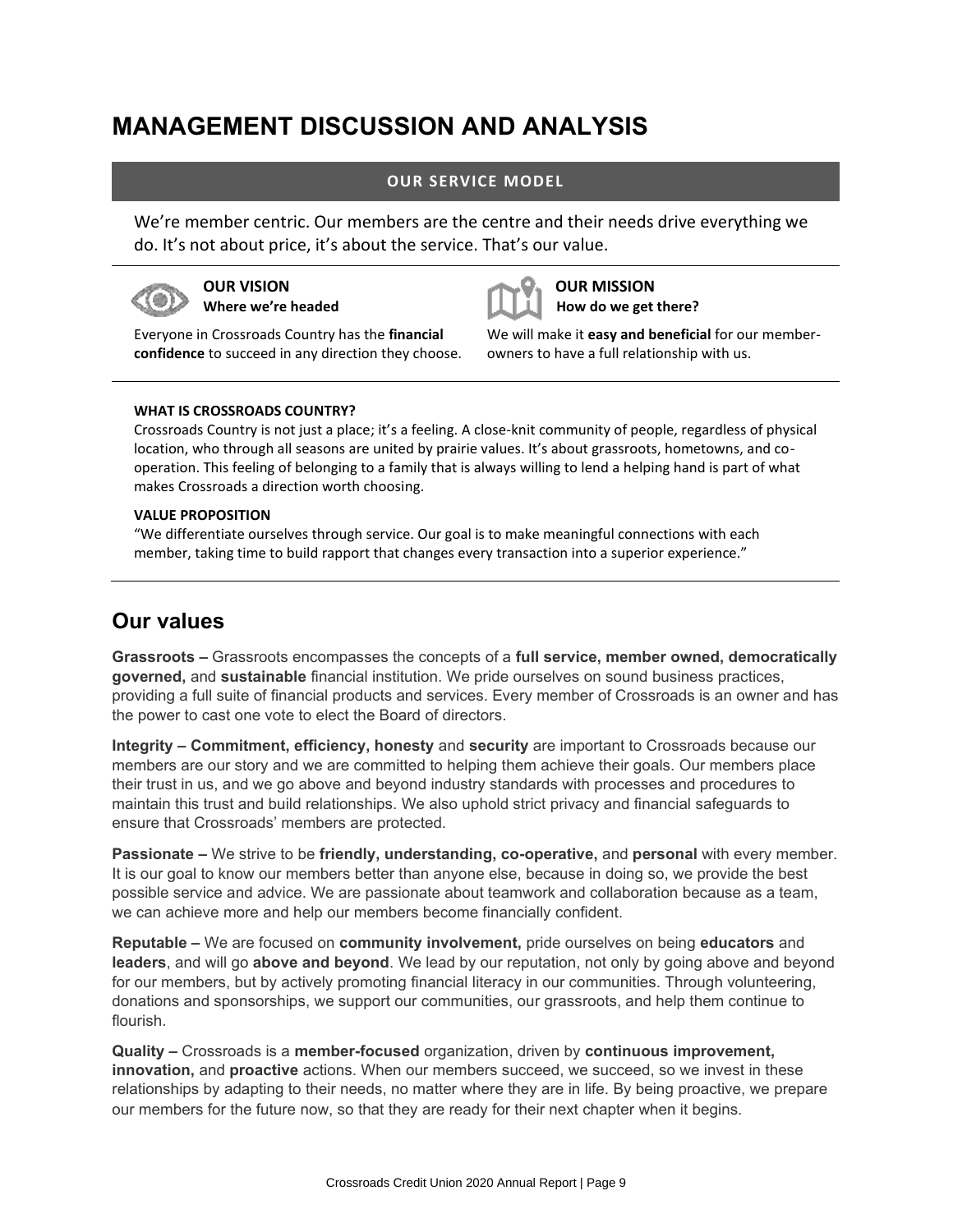## **Credit Union Market Code**

Crossroads Credit Union voluntarily adheres to a *Credit Union Market Code,* jointly developed by Saskatchewan credit unions, SaskCentral and Credit Union Deposit Guarantee Corporation to ensure the protection of credit union members. The code sets out guidelines in the following areas:



- the process for handling complaints regarding the service, products, fees or charges of Crossroads Credit Union
- fair sales, including the roles and relationship of staff to all members/clients in accordance with the financial services agreement
- our financial planning process
- how we protect the interests of those who do business with Crossroads Credit Union by ensuring all member/client information is kept confidential and used only for the purpose for which it is gathered
- professional standards
- how we ensure our capital structure aligns with our risk philosophy
- the business and industry standards we follow for financial reporting
- governance practices and how we adhere to the intent and stipulation of our corporate bylaws, approved by the membership of Crossroads Credit Union
- how we employ risk management to ensure all risks are measured and managed in an acceptable fashion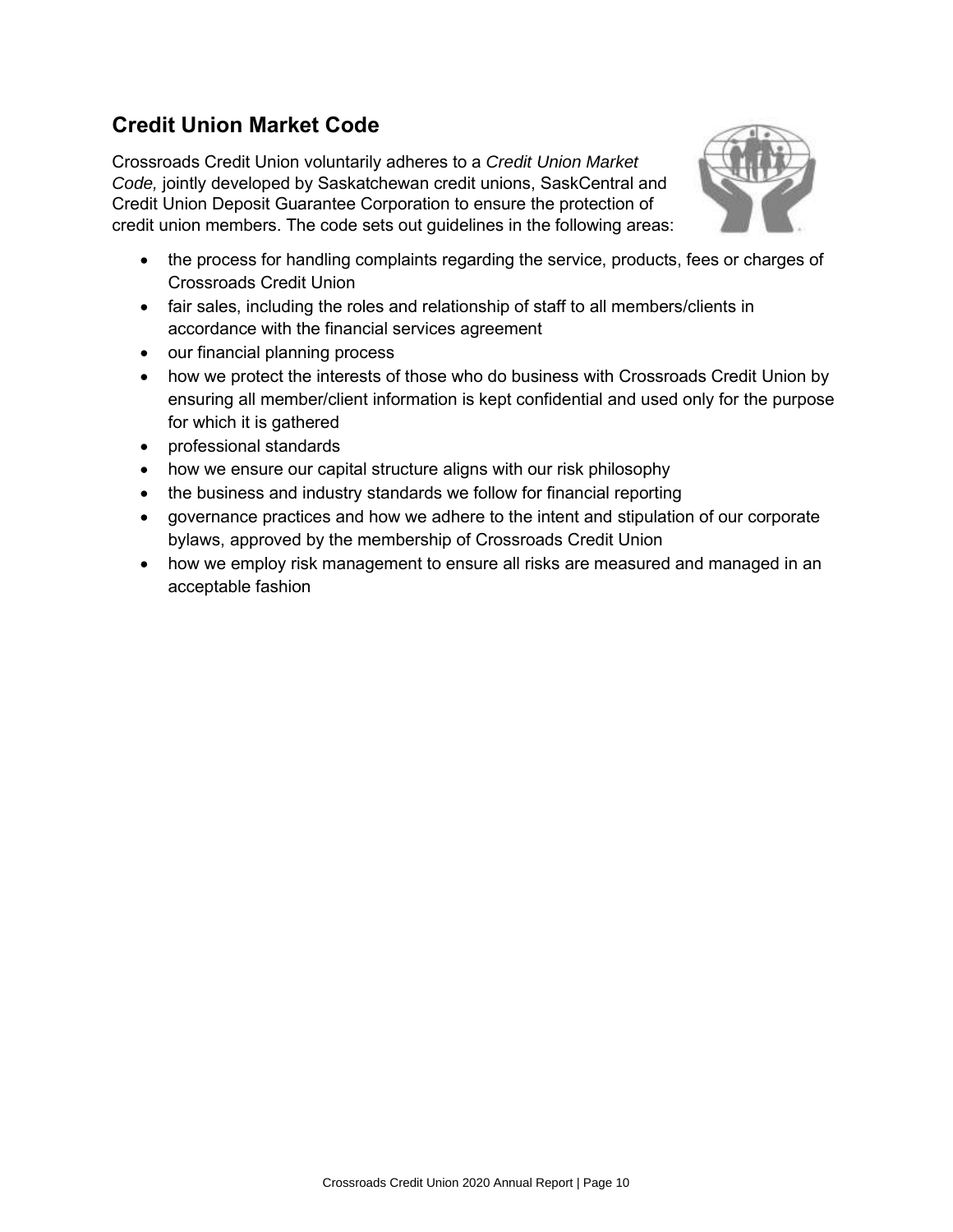### **Co-operative Principles**

As a co-operative financial institution, Crossroads Credit Union acts in accordance with internationally-recognized principles of co-operation:

*Voluntary and Open Membership –* Cooperatives are voluntary organizations, open to all persons able to use their services and willing to accept the responsibilities of membership, without gender, social, racial, political or religious discrimination.

*Democratic Member Control –* Cooperatives are democratic organizations controlled by their members, who actively participate in setting their policies and making decisions. Men and women serving as elected representatives are accountable to the membership. In primary co-operatives members have equal voting rights (one member, one vote) and co-operatives at other levels are also organized in a democratic manner.

### *Member Economic Participation –*

Members contribute equitably to, and democratically control, the capital of their co-operative. At least part of that capital is usually the common property of the cooperative. Members usually receive limited compensation, if any, on capital subscribed as a condition of membership. Members allocate surpluses for any or all of the following purposes: developing their cooperative, possibly by setting up reserves, part of which at least would be indivisible; benefiting members in proportion to their transactions with the co-operative; and supporting other activities approved by the membership.

*Autonomy and Independence –* Cooperatives are autonomous, self-help organizations controlled by their members. If they enter into agreements with other organizations, including governments, or raise capital from external sources, they do so on terms that ensure democratic control by their members and maintain their cooperative autonomy.

*Education, Training and Information –*

Co-operatives provide education and training for their members, elected representatives, managers, and employees so they can contribute effectively to the development of their cooperatives. They inform the general public particularly young people and opinion leaders - about the nature and benefits of co-operation.

*Co-operation among Co-operatives –* Cooperatives serve their members most effectively and strengthen the co-operative movement by working together through local, national, regional and international structures.

*Concern for Community –* Co-operatives work for the sustainable development of their communities through policies approved by their members.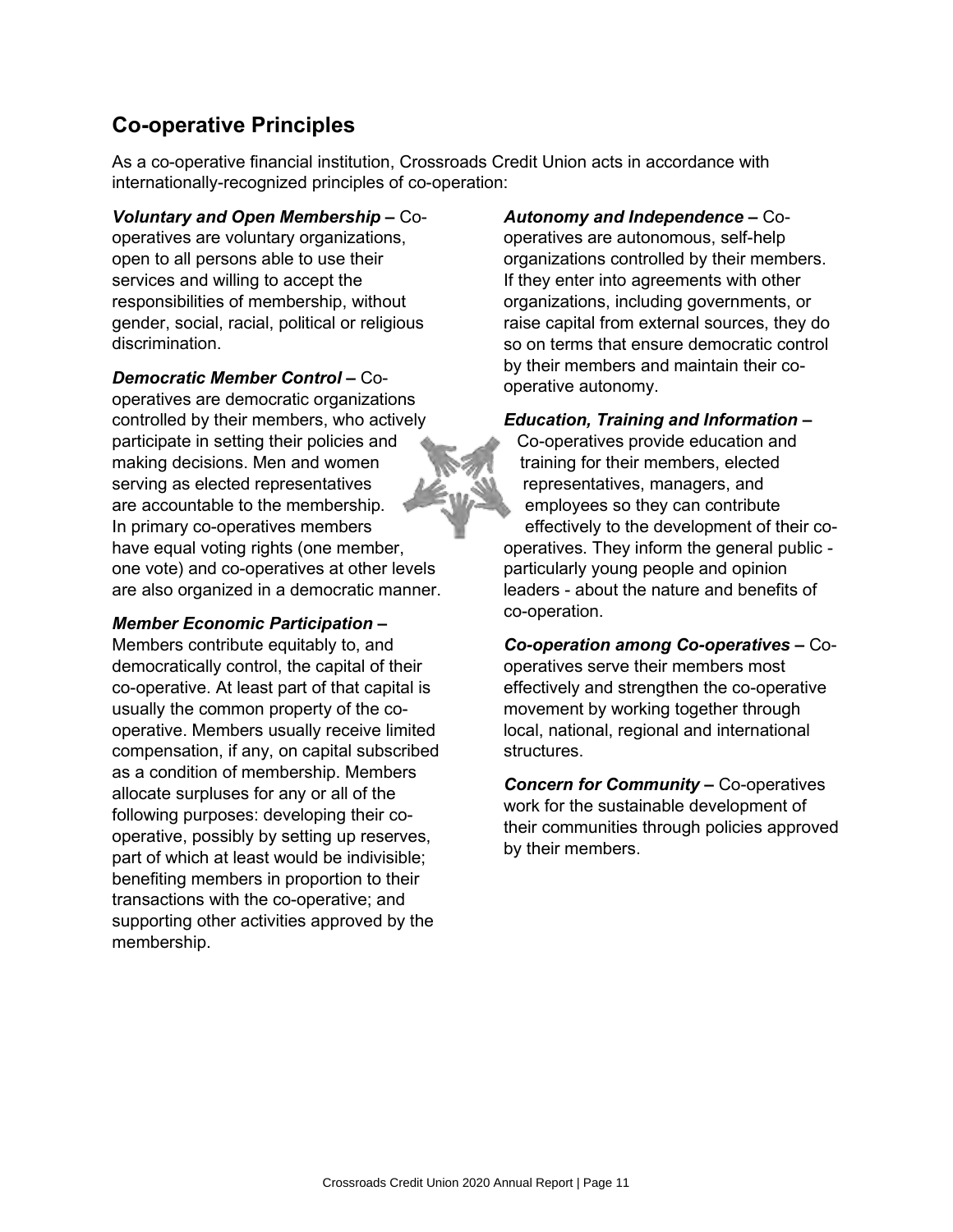### **Who we are**

Crossroads Credit Union is a provincially regulated co-operative financial institution. Based in Saskatchewan's Parkland we provide a full range of financial services from branches in Canora, Preeceville, Sturgis and Wadena.

A 10-person volunteer Board of directors is elected to govern our operations. It provides strategic direction and oversight to a management team responsible for day-today operations.

Crossroads manages more than \$302 million in assets and serves 6,900 members and non-members with a staff of 49 professionals. Non-members don't own shares in the credit union, participate in the

democratic process or benefit from our Member Patronage Program.

We serve individual, non-profit, farm and commercial members with highly personalized service. Crossroads provides wealth management services through a personal financial planner at Credential Financial Strategies Inc® . We complement our personal service with the convenience of online, telephone and mobile banking.

### **Strategies**

We aspire to make it easy and beneficial for members to have a full relationship with us. Achieving this requires:

- developing internal capacity
- building a sustainable culture of service and member centricity
- creating member awareness of what we offer
- growing our balance sheet to create more revenue to invest in services

Crossroads' Board and management meet each year to set the strategic direction that brings that mission to life. An operational plan aligns management's activities with that strategic direction.

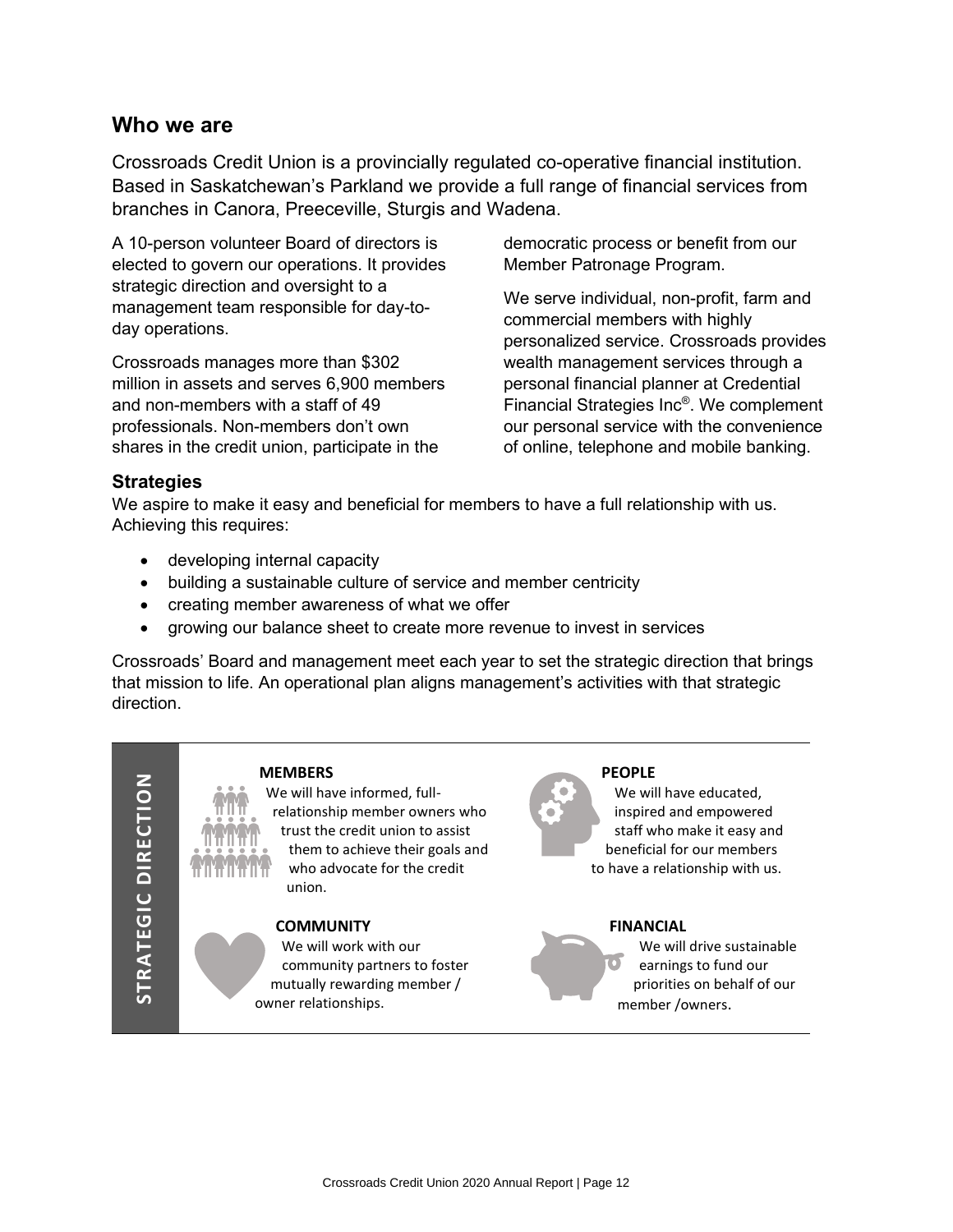Our main financial objectives are to:

- improve operating efficiency, non-financial income and capital strength
- see growth within targeted financial and transaction areas
- manage risk within acceptable levels

Principles of credit risk management govern our pricing strategy. Crossroads looks for a balance between risk and return. We accept moderate enterprise level risk if it creates high quality, personal service for our members. We won't take on risks that may jeopardize our reputation or brand and we have no appetite for risk that compromises our capital strength and financial sustainability.

### **Our value proposition**

We **differentiate ourselves by our service.** We make a meaningful connection with each member, taking the time to build rapport that changes every transaction into a superior experience. We build and sustain mutually rewarding relationships with each member. Ultimately, this drives growth and prosperity for our members and our credit union. We know that if our communities thrive, we thrive.

### **BUILDING RELATIONSHIPS**



Knowing our members better than anyone else.

Converting each transaction into an experience.



Making it easy for members to deal with us.

**Priorities –** Success requires focusing on a few important projects that lift our credit union to the next level. Our main priority in 2020 was the health and safety of members and staff. In addition, we focused our efforts on the following:

- **Culture -** leading our credit union to quickly and effectively respond and adapt to changing circumstances, to learn from our experiences and fail forward
- **Communications –** enhancing the effectiveness of internal and external communications to create stronger connections and raise awareness
- **Training & development –** providing our staff tools, resources and training that build competence and confidence to have meaningful connections with members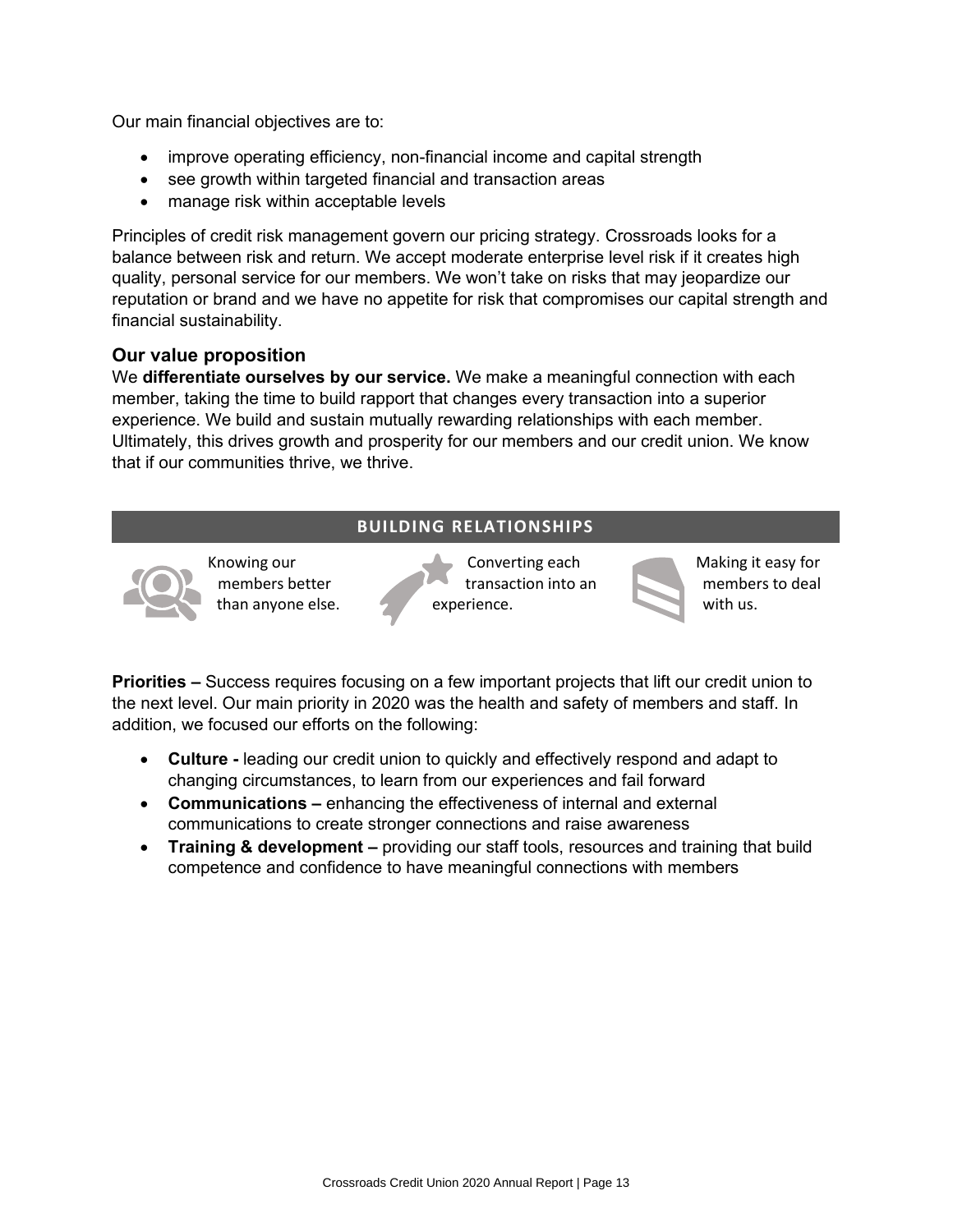## **Key performance drivers & results**

A balanced scorecard helps Crossroads set business goals, monitor progress and measure results. Financial and non-financial measures extend the credit union's vision and strategy into objectives across four balanced perspectives: members, staff, community and financial.

### **Financial performance**

| Driving sustainable earnings to fund our priorities |                |              |
|-----------------------------------------------------|----------------|--------------|
|                                                     | 2020 targets   | 2020 results |
| Return on assets                                    | $0.5\% - 75\%$ | 0.67%        |
| Maintain capital levels in excess of our ICAAP      | 13.4%          | 15.0%        |
| Increase in electronic members                      | 2.5%           | $+8.6%$      |
| Increase in electronic transactions                 | $+3-5%$        | $+22%$       |

**Growth –** Though 2020 was a challenging year, total assets rose 9.79% to \$302.7 million in 2020. This is significantly above budget (3.06%) and 2019 levels (1.16%). Strong deposit growth was the main contributor as COVID restrictions and financial uncertainty moved consumers to save at record levels. Deposits grew 10.51% to \$273.4 million, which is significantly higher than budget.

Though below budget, loan growth in 2020 was more typical at 1.89%. We ended the year with \$211.4 million in loans.



Off balance sheet assets saw significant growth again in 2020, achieving 14.27% growth. This is down slightly from 2019, but well above our 10% target. In addition to our wealth portfolio, this included \$4.7 million in Canada Emergency Business Account loans.

Due to our significant deposit growth, our loan to asset ratio was 69.84%, a level not seen since 2013. This is below our target range of 75-80%.

**Profitability –** Profits allow our credit union to build capital, manage growth and take advantage of opportunities. In 2020 Crossroads earned \$2.5 million in income. Profitability was 0.67%, which is down slightly from 2019, but above budget. Our results were supported by \$142,000 from the Canada Emergency Wage Subsidy, which helped us keep our staff whole through 2020. With interest rates at record lows we worked hard to maintain our interest margin to help us remain viable heading into 2021.

Efficiency ratio is a measure of how much revenue is spent on operating costs. A low ratio indicates efficient use of resources. Our ratio was at 67.6% in 2020. Though up from 2019, we were able to contain costs and come in below budget of 69.75%.

**Capital management –** A capital plan guides our approach to managing capital, ensuring we meet or exceed regulatory standards. The plan forecasts our ability to support operations, growth and risk over time. Our capital plan considers our corporate tolerance for risk and demonstrates how Crossroads will balance the appropriate quantity and quality of capital for the credit union.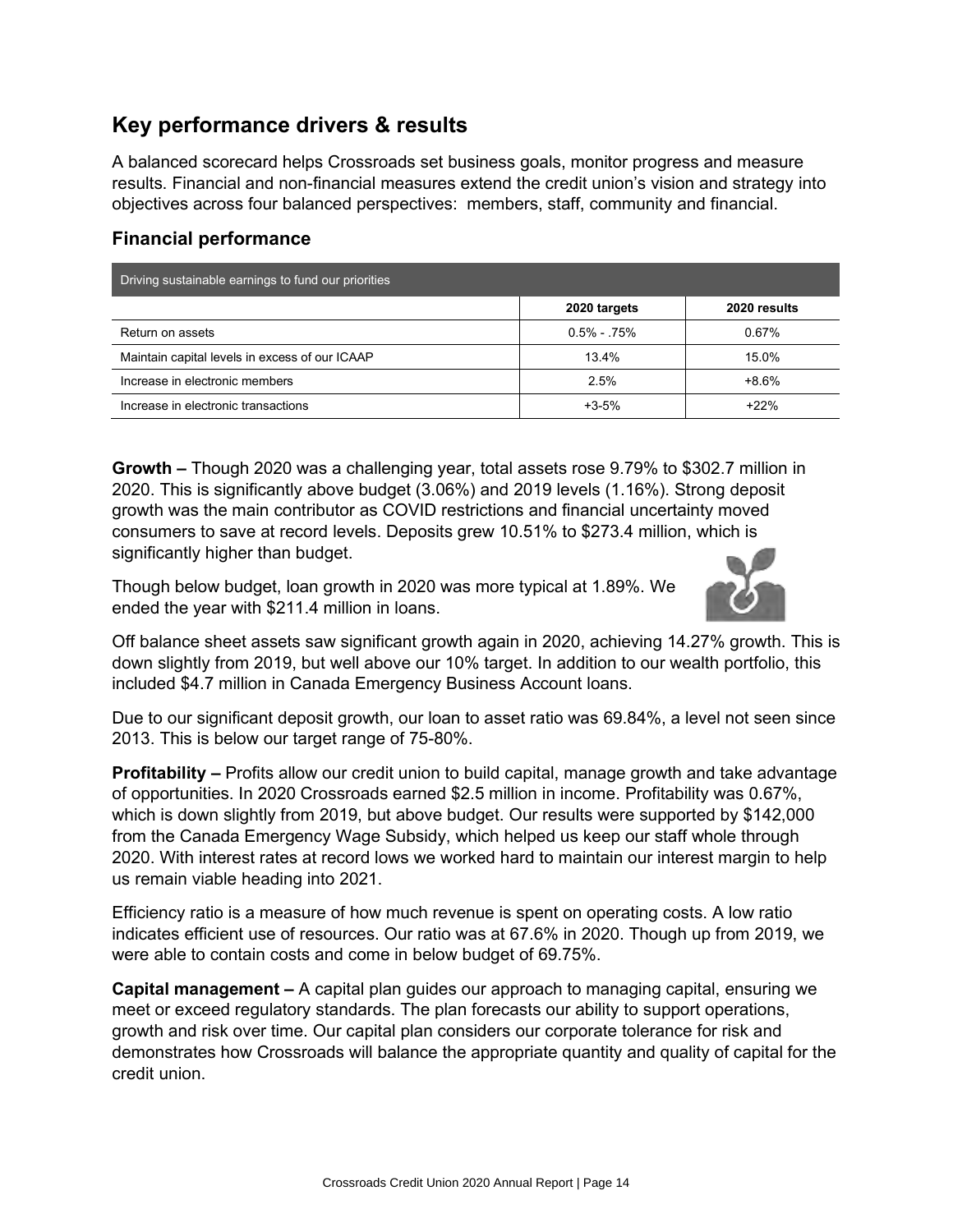Board-approved policies set the amounts and types of capital we want to hold. Our bylaws outline how we allocate any surplus. Management is responsible for:

- implementing the plan
- reporting regularly on progress
- providing expert advice on the topic



Capital requirements for credit unions are dictated by provincial legislation that lays out how we can maintain, raise and control

capital. Our regulator, Credit Union Deposit Guarantee Corporation of Saskatchewan, sets regulatory minimums through its Standards of Sound Business Practice, directives and guidelines. Credit unions must ensure they hold a level of capital that matches their risk profile and meets internal targets under normal and stressed conditions.

Though we hold a healthy level of capital, Crossroads continues to pay close attention to profitability. In 2020 capital grew \$2

million from operations. Equity sat at 9.2% of assets which comes from retained earnings.

We monitor the ratio of eligible capital (retained earnings plus member held equity) and tier 1 capital (retained earnings) against risk-weighted assets. Regulatory standards also require us to calculate a leverage ratio. This is an indicator of our total capital relative to total assets and certain offbalance sheet exposures, such as loans to members that have been committed to, but not yet disbursed.

We carefully manage our balance sheet to avoid the negative effects that can come when loan growth exceeds deposit growth. At the end of 2020, our ratio of eligible capital to risk-weighted assets sat at 15.0%. Tier 1 capital as a percentage of riskweighted assets was at 14.8%. Both were above our internal targets. Our leverage ratio was 9.22%, which is down slightly from 2019, but still well above our 5.5% target.

We set minimum capital levels for our credit union well above regulatory standards to maintain enough capital to meet our needs even in times of significant loss or unplanned growth. Current policy is to ensure we maintain the optimal amount of capital indicated by our internal capital adequacy assessment process (ICAAP). This allows us to:

- meet regulatory and operational requirements
- allow flexibility for changes in business plans
- signal financial and capital strength
- co-ordinate our growth with our capital management requirements
- provide member patronage options

|                                             | Provincial<br>Standard | <b>CCU</b><br>Target |
|---------------------------------------------|------------------------|----------------------|
| Common equity tier 1/risk weighted assets   | 7%                     | 8%                   |
| Total tier 1 capital/risk weighted assets   | 8.5%                   | 11.4%                |
| Total eligible capital/risk weighted assets | 10.5%                  | 13.4%                |
| Leverage ratio                              | $>5\%$                 | 6.5%                 |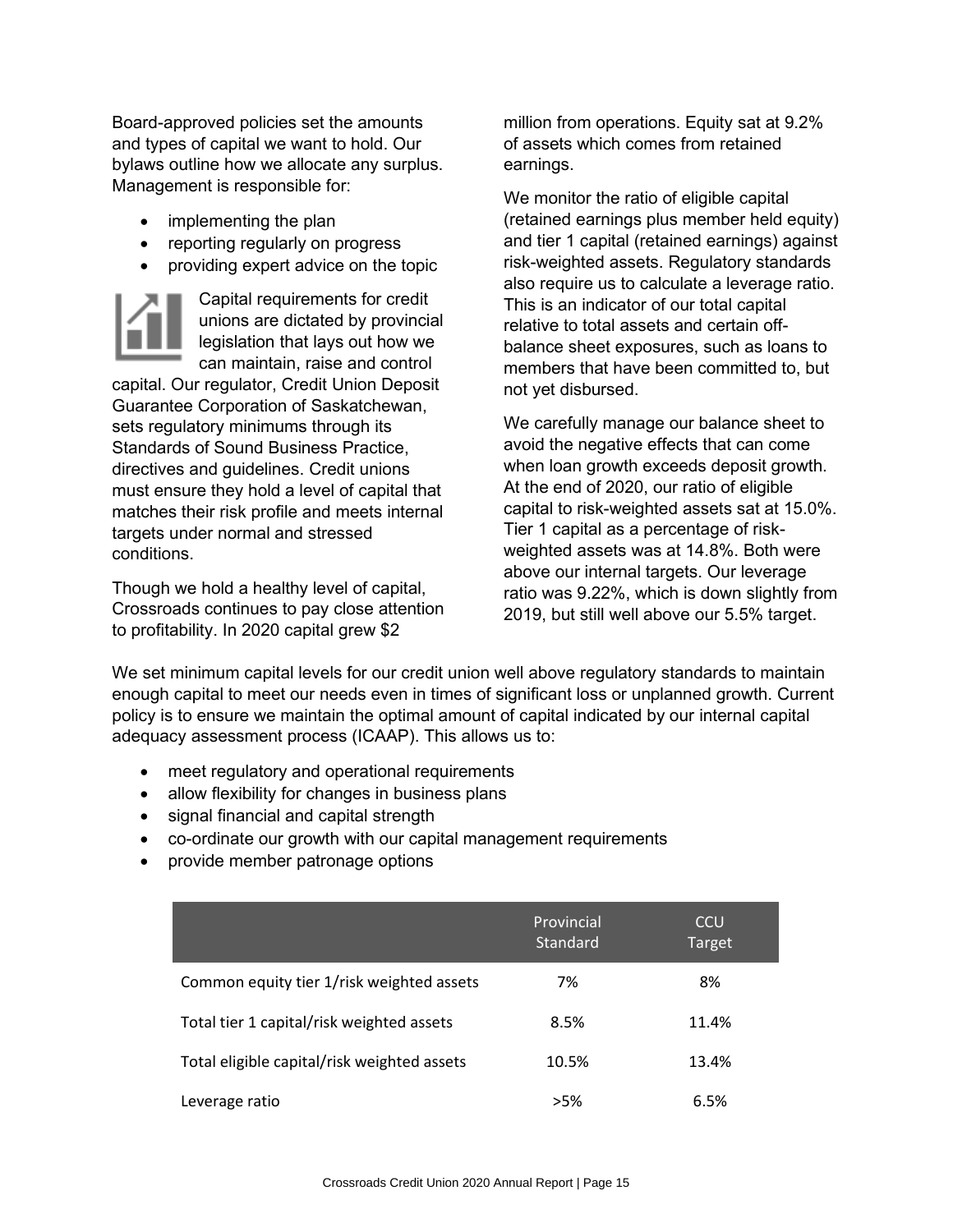Capital is a limited resource for credit unions. We're restricted to raising capital through profits from our operations. We keep this in retained earnings or share it with members through patronage payments. Crossroads allocates earnings in the following order:

- 1. capital until capital standards are met
- 2. additional capital to support growth, development, safety and financial soundness
- 3. member patronage allocations or dividends

**Member patronage –** Credit unions obtain tier 1 capital through profitability, which contributes to total retained earnings. Allocations to member equity accounts have traditionally been an important part of our capital growth strategy. However, funds held in member equity accounts no longer meet the standard to be counted as tier 1 capital. For this reason, the Board approved the full payout of member equity accounts over a period of three years. The final amount of \$591,000 was paid out in 2020.

We've paid over \$5.5 million in patronage payments to our members through cash and allocations to equity accounts since 1998. After taking time to review our Member Patronage Program, the Board returned to the practice of making patronage payments when our financial position allows. We

believe this is the best way to ensure our member rewards provide value to all while allowing the credit union to maintain our strong capital position.

In 2020 we paid \$350,960 in member patronage for 2019. We did not make a Member Patronage allocation for 2020, choosing instead to focus on building capital given our financial results and the continued impact of the pandemic.

**Regular audits –** All aspects of our operations are regularly reviewed through a combination of internal and external audits. Every three years our regulator, Credit Union Deposit Guarantee Corporation of Saskatchewan, conducts a supervisory review. Our next review is scheduled for 2021.

Each year we perform a comprehensive internal audit of our operations and a thirdparty review of specific aspects of our organization. In 2020 that review focused on asset/liability management as well as anti-money laundering policies and procedures.

Twice a year, an external auditor examines our credit function to ensure we operate according to relevant policy and procedures. We also regularly review several areas internally, including privacy, wealth management, deposit services, information technology, human resources and payroll administration.

Crossroads also pays close attention to ensuring we comply with all relevant policies, standards and legislation. All staff and directors are trained each year on the topics of money laundering and terrorist financing.

**Looking to the future –** In 2021 the continued challenges of low interest rates will put pressure on our net interest margin. We anticipate minimal loan growth and reduced profitability with consumers remaining cautious and the economic recovery taking time.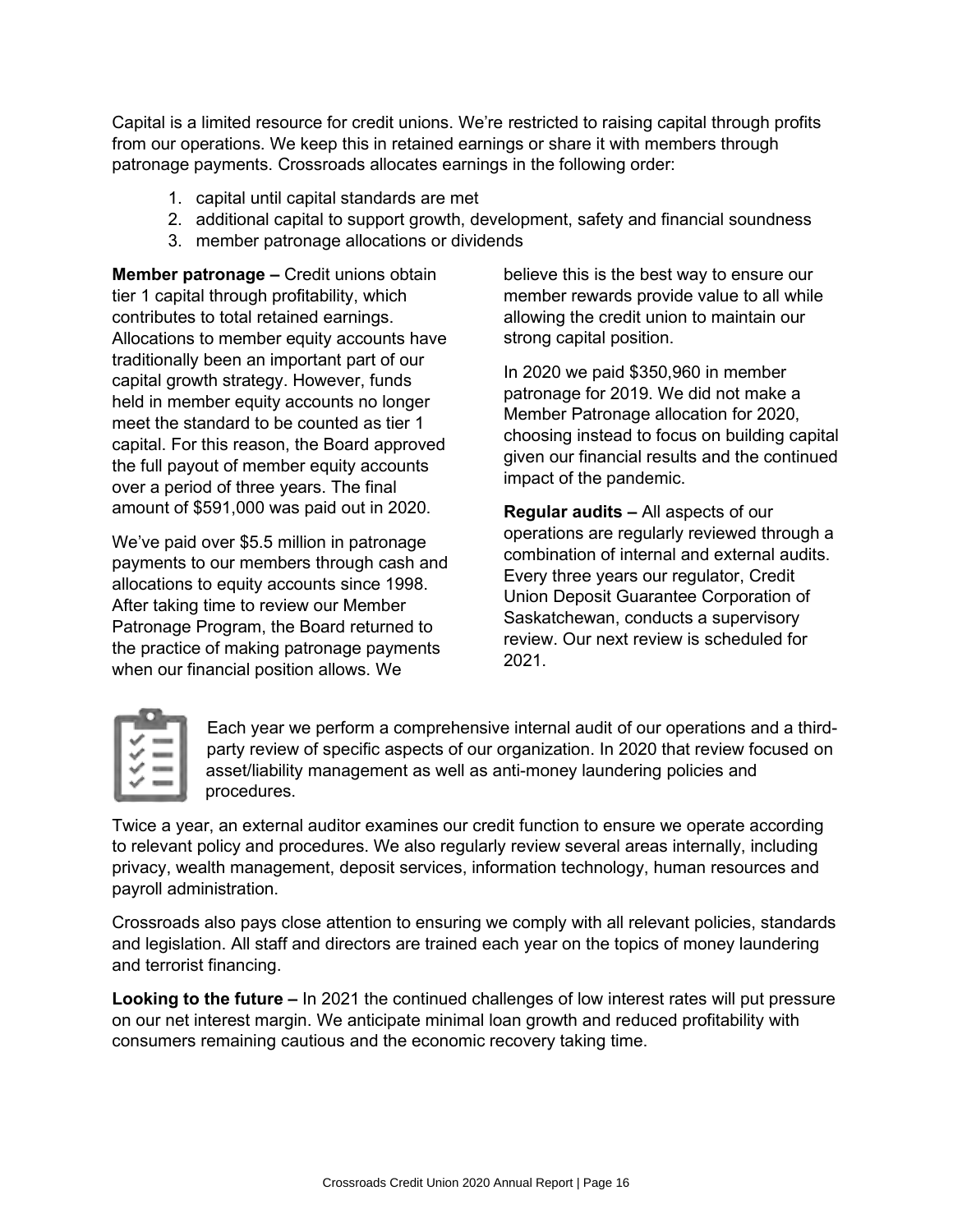### **Members**

| Informed, loyal member owners who trust us to help them achieve their goals |              |              |  |  |
|-----------------------------------------------------------------------------|--------------|--------------|--|--|
|                                                                             | 2020 targets | 2020 results |  |  |
| Growing level of assets per member                                          | +5.94-7.26%  | $+10.48%$    |  |  |
| Member perceptions of value                                                 | 83-86%       | 89%          |  |  |
| Members with full relationship                                              | 15 35-18 75% | 1748%        |  |  |

Our members are at the centre of everything we do. This was especially true in 2020 when we focused on doing everything we could to keep them safe physically and financially through the COVID-19 pandemic.

In addition to following all public health guidelines, Crossroads:

- implemented new ways for members to contact us through text messages and emails
- offered virtual meetings to allow members to connect with us from the comfort and safety of their own homes
- implemented an informal call centre
- encouraged members to use non-contact banking options like our night deposit, ATMs, online banking, our mobile app, Deposit Anywhere, Interac e-Transfer and the telephone
- kept members up to date with COVID-19 branch updates through messages and videos delivered on social media and email

We're here for our members through these unprecedented times and here to help them through any financial hardships. In light of COVID-19 Crossroads:

- offered two additional post-secondary scholarships to student members
- waived telephone service charges when we were not open for regular business
- deferred or amended payments on \$36.3 million in loans and waived related fees
- introduced Canada Revenue Agency Direct Deposit Enrollment, getting COVID-19 and other CRA benefits into members' hands faster



During such a difficult year, we were pleased to see our member satisfaction index (the percentage of members satisfied/very satisfied with overall service quality) increase yet again. It rose 0.69% to **92.48%.**

**Looking to the future –** In 2021 we'll refocus our energy on projects that help us make it easy and beneficial for members to deal with us. This includes:

- continuing to enhance our processes to deliver easy, friction-free service
- investing in technology to support the member experience
- working to understand and support members' financial goals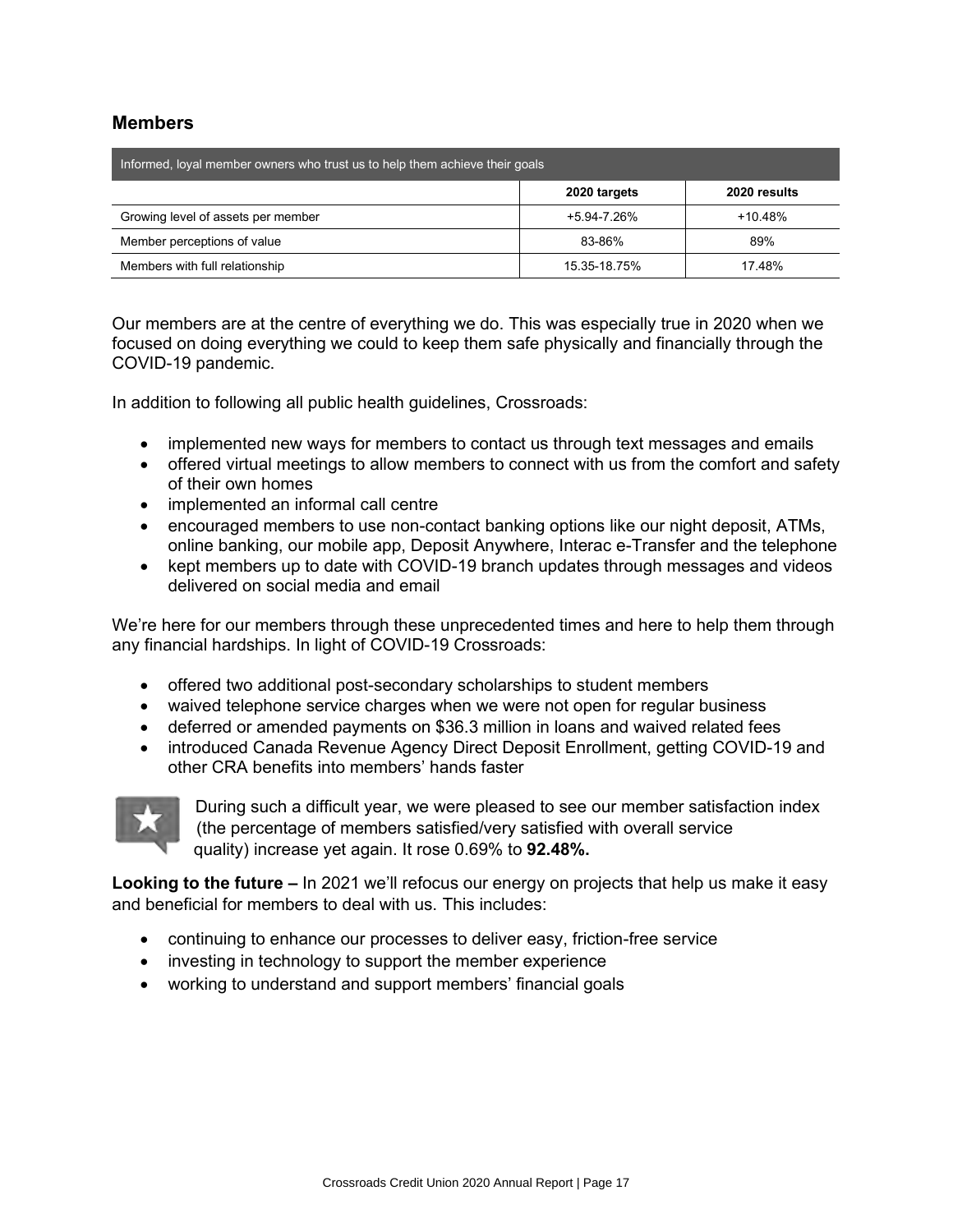### **People**

| Educated, inspired and empowered staff who make it easy and beneficial for our members to have a relationship with us |              |              |  |  |
|-----------------------------------------------------------------------------------------------------------------------|--------------|--------------|--|--|
|                                                                                                                       | 2020 targets | 2020 results |  |  |
| Employee engagement score                                                                                             | 16-20%       | 33%          |  |  |
| Member perception of professional competence                                                                          | 83-86%       | 83%          |  |  |

**Employees –** Our success depends on a team of skilled professionals. In 2020 our team went above and beyond to help members through the pandemic. They adapted quickly to new ways of working and had to work together more closely than ever before.

We entered the year with a plan to focus on our culture, communications, and training and development. COVID-19 changed some of our tactics and accelerated some planned changes. We had planned to refresh our strategy for using technology to enhance employee effectiveness and the member experience. Though this was put on hold due to COVID-19, we relied heavily on technology to help us serve members safely through the year.

Technology allowed us to meet regularly as a team, no matter where we were working from. It also meant we could safely go ahead with training planned to support staff and leadership development. An internally



developed customer relationship management tool will help us improve service and build meaningful relationships with members.

Though we didn't take a formal approach to continuous improvement, our team made several changes throughout the year to remove bottlenecks or points of friction for members and co-workers. This included:

- implementing e-signatures to support remote banking
- expanding our contact centre to handle increased traffic
- improving our web site



In our industry, the Occupational Health & Safety Committee doesn't usually have much to do. In 2020 the committee met regularly and was invaluable throughout the pandemic, providing guidelines for keeping our staff and members safe and supported through the crisis. They also set up sanitization stations at all entrances and ordered protective barrier shields for all frontline staff and social distancing signage for branches.

**Board of directors –** An elected Board of volunteer directors oversees Crossroads' strategic direction. The Board ensures our credit union is well-managed and adheres to all legislation, regulation and standards.

COVID-19 gave the Board much to consider in 2020. It also served as a real-life example of the importance of enterprise risk management as the Board worked to update the risk appetite statement that defines the amount and type of risk Crossroads is able and willing to accept in pursuit of our business objectives.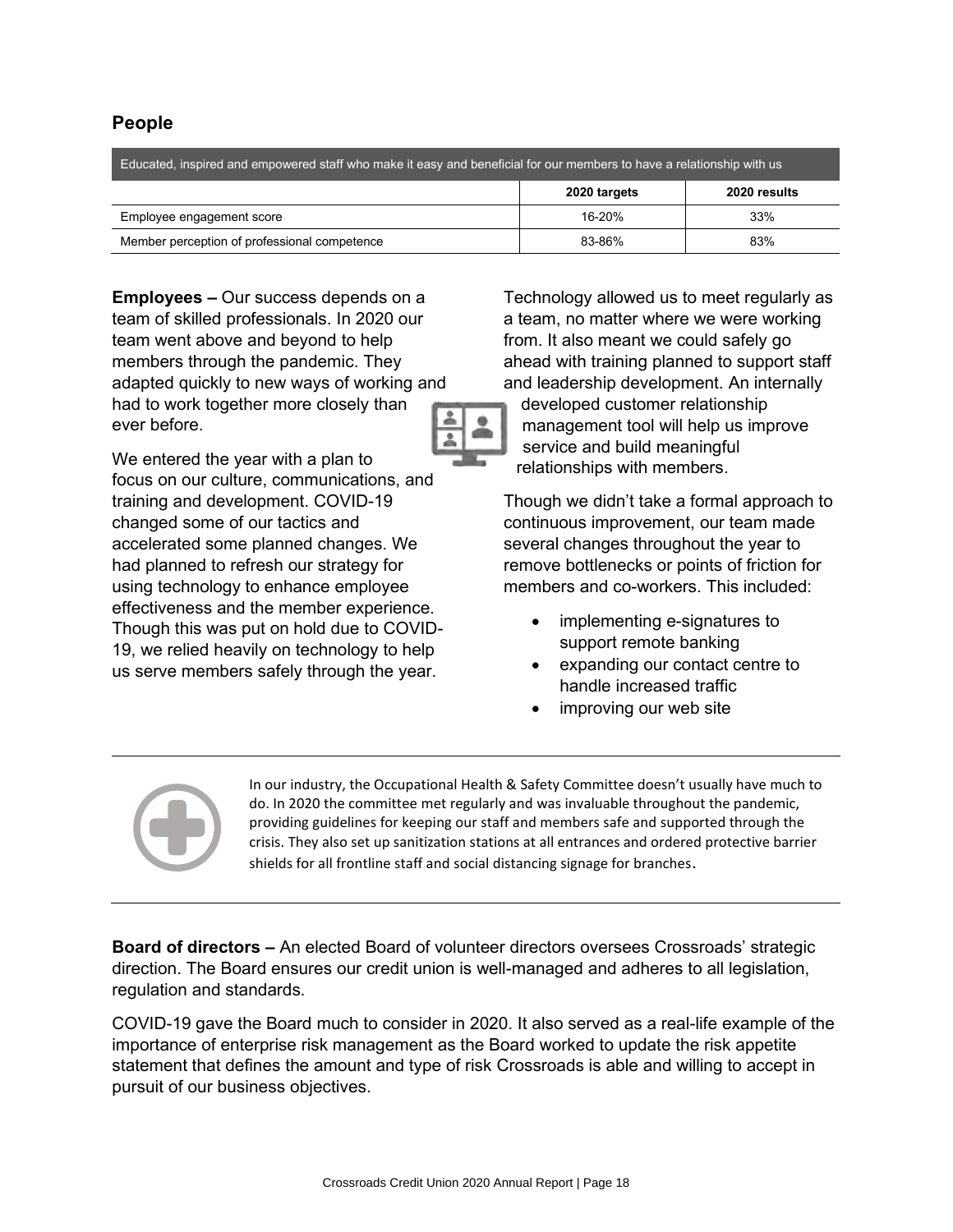### **Community**

| Working with community partners to foster mutually rewarding member owner relationships |              |              |  |
|-----------------------------------------------------------------------------------------|--------------|--------------|--|
|                                                                                         | 2020 targets | 2020 results |  |
| Member perceptions of community profile                                                 | 83-86%       | 90%          |  |



When our communities succeed, so does our credit union. Though there may be repercussions yet to come, we were pleased to see our communities pull together through the pandemic and proud to do our part to help. Giving back is fundamental for credit unions. In a year like 2020 it took on added importance.

COVID-19 changed some of our plans and reduced our ability to volunteer. However, our annual member survey told us that members still appreciate our community support. More than **90% of respondents agree** that Crossroads:

- makes a difference in our communities
- demonstrates social leadership through community involvement
- demonstrates economic leadership through its donations, sponsorships and the Crossroads Community Investment Fund

**Looking to the future –** We'll continue to evolve our approach to community support, ensuring our investments benefit our credit union and our communities. We look forward to once again being out in our communities on a regular basis.

### **Enterprise risk management**

As a financial institution, Crossroads Credit Union must manage the risks it faces to achieve its business objectives. We use an enterprise risk management process to articulate the degree of risk the credit union is willing to accept to optimize value to the organization and its stakeholders. Enterprise risk management helps us identify, analyze and systematically address the risks inherent in our business.

The process is required by our primary regulator, Deposit Guarantee Corporation of Saskatchewan, and is an important element of our governance and strategic planning.

In 2020 we identified two high severity risks and seven moderate severity risks. These

risks were analyzed through our Internal Capital Adequacy Assessment Process (ICAAP) and are addressed in our capital plan. Two of these risks were related to COVID:

- We mitigated the risk of increased loan losses through strong policies and by working closely with our members and offering loan deferrals.
- We minimized the risk of a reduced workforce due to illness by proactively working from home, setting up revolving work teams and following all Saskatchewan Health Authority guidelines.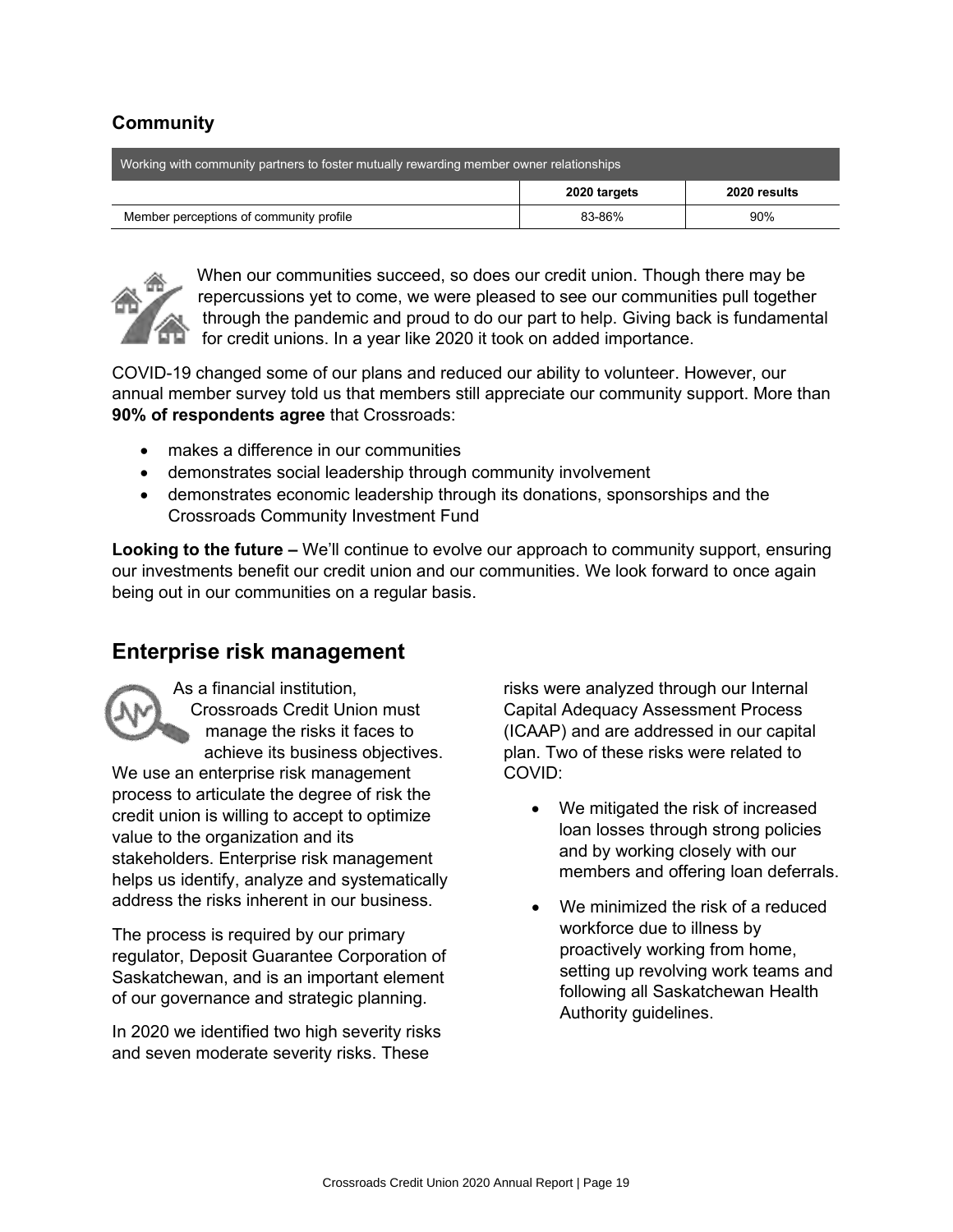### **Risk philosophy**

Navigating uncertainty effectively will help to strengthen our corporate performance, creating and preserving value by ensuring that we deliver quality member services and products. Proactively managing risk ensures that we respond to uncertainty, reducing unexpected outcomes and strengthening the confidence of our many stakeholders.

### **Risk philosophy statement**

Crossroads Credit Union is willing to take on only those risks that it fully understands and can manage within acceptable levels.

### **Risk categorization**

Crossroads uses industry standard categorization to identify and group key risks.

### **Risk commitment**



Crossroads Credit Union's Board and management committee are committed to establishing a risk-informed decision-making culture. A risk informed culture enables us to optimize the risk/reward trade-off and more effectively exploit opportunities we identify. Our risk framework aligns with ISO international best practices and ensures

risk management is a core capability and integrated into our decision-making processes.

#### **Risk mandate**

Our risk framework mandate is to ensure known and emerging risks are identified and managed within acceptable risk appetites and tolerances set out by the Board. Our risk framework applies to all key decisions and business processes. It is consistent with the Standards of Sound Business Practice set out by Deposit Guarantee Corporation of Saskatchewan.

Objectives:

- to ensure we do not take on more risk than we can afford to handle
- to achieve tangible benefits resulting from the risk appetite process
- to ensure capital is protected

### **Risk appetite**

Our risk appetite includes qualitative statements and quantitative measures. Together, they describe the amount and type of risk we're willing to accept in pursuit of our strategic objectives. Qualitative risk appetite statements provide balanced thought and action. Collectively, they describe a forward-looking view of the acceptable risk profile of the credit union.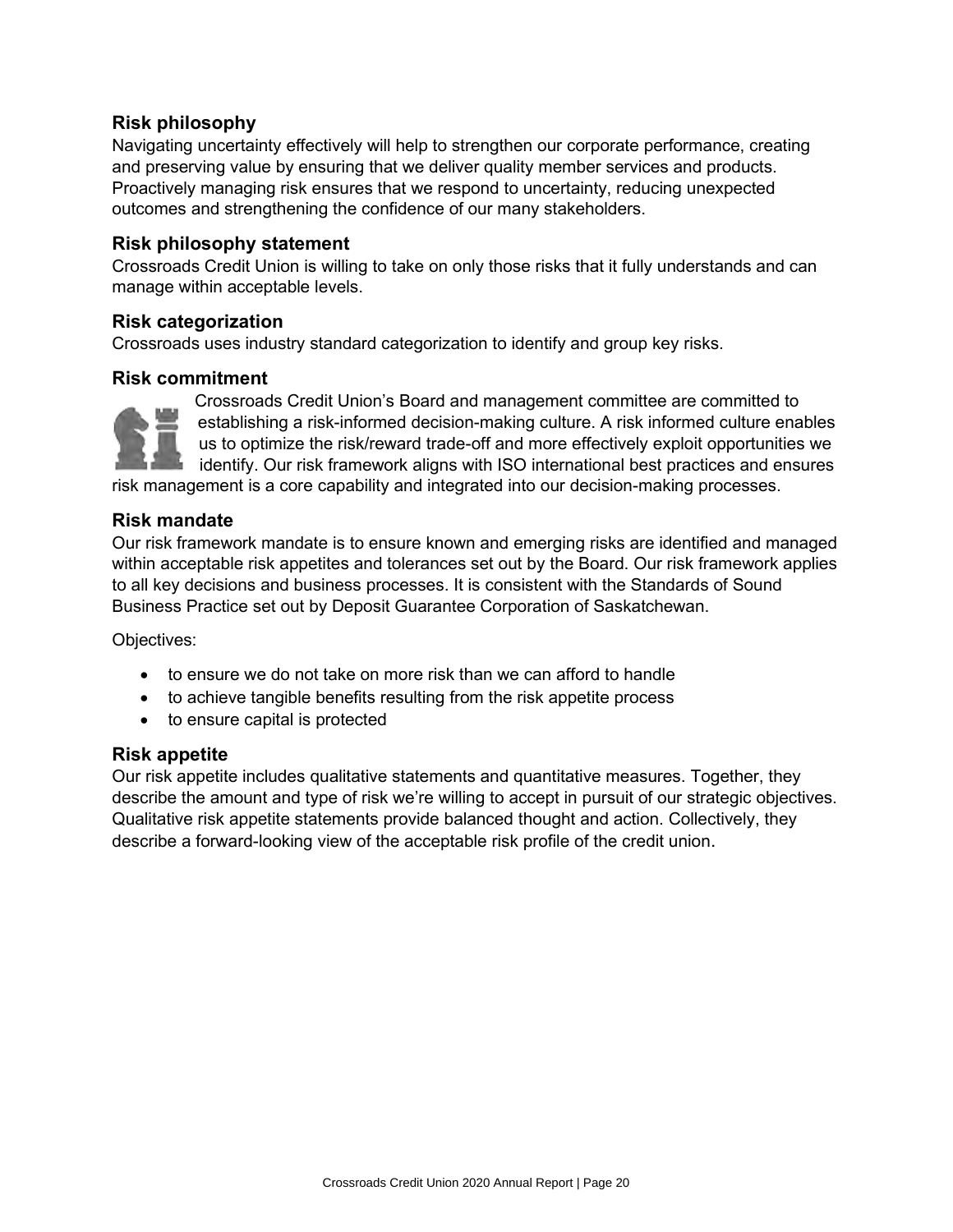| <b>Risk Category</b>    | Appetite | Definition                                                                                                                                                                                                                                            |
|-------------------------|----------|-------------------------------------------------------------------------------------------------------------------------------------------------------------------------------------------------------------------------------------------------------|
| <b>Strategic Risk</b>   | Moderate | Risk arising from an inability to implement appropriate business plans, strategies,<br>decision-making, resource allocation and adapt to changes in the business<br>environment.                                                                      |
| <b>Credit Risk</b>      | Moderate | Risk arising from a counterparty's inability or unwillingness to fully meet its on and<br>off-balance sheet contractual obligations.                                                                                                                  |
| <b>Market Risk</b>      | Modest   | Risk arising from:<br>movements in interest rates, primarily from timing differences in the repricing of<br>1.<br>assets and liabilities<br>changes in the market price of an asset or liability<br>2.<br>movements in foreign exchange rates<br>3.   |
| Legal and<br>Regulatory | Modest   | Risk arises from potential non-compliance with laws, rules, regulations, prescribed<br>practices or ethical standards.                                                                                                                                |
| <b>Liquidity Risk</b>   | Modest   | Risk arising from the inability to generate or obtain necessary cash or equivalents in a<br>timely manner, at a reasonable price, to meet on and off-balance sheet commitments<br>as they come due, without incurring unacceptable losses.            |
| <b>Operational Risk</b> | Modest   | Risk arising from problems in the performance of business functions or processes,<br>which can result from deficiencies or breakdowns of internal controls or processes,<br>technology failures, human errors or dishonesty, or natural catastrophes. |

### **Liquidity risk**

Managing liquidity is essential to maintaining the safety and soundness of our credit union. Crossroads Credit Union does this by adhering to a liquidity management framework, minimum targets and strategies documented in a Liquidity Plan that is approved by the Board annually.

The principles of Crossroads' liquidity management framework include:

- Maintain a stock of liquid assets.
- Maintain a strategy, policies and tolerances that are approved annually by the Board.
- Measure, monitor and manage liquidity.
- Conduct regular stress testing and contingency planning.
- Ensure internal controls are in place to manage the liquidity risk process.
- Manage market access to funding sources.

Adequate levels of liquidity are required to meet regulatory requirements and the dayto-day cash needs and loan demands of our members. Crossroads must be able to generate or obtain sufficient cash or cash equivalents in a timely manner and at a reasonable price to meet commitments as they come due, even under stressed conditions.

SaskCentral is the statutory liquidity manager for the Saskatchewan credit union system. Credit unions are required to hold 10% of member deposits in statutory liquidity funds and adjust those figures quarterly. We hold a line of credit with SaskCentral to help manage clearing and settlement and unforeseen funding needs.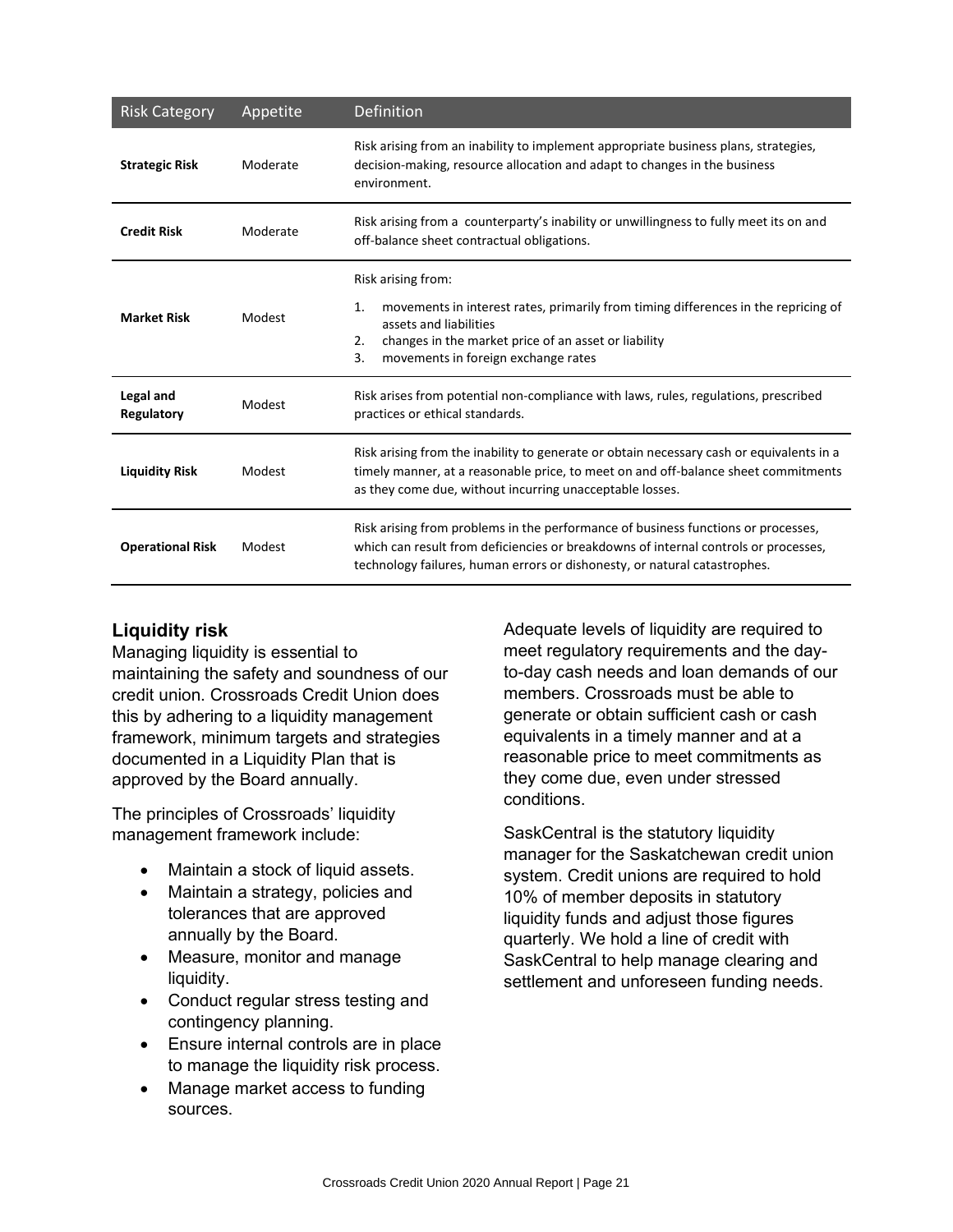An important measure of liquidity risk Crossroads employs is the Liquidity Coverage Ratio (LCR). The objective of the LCR is to ensure that a credit union has an adequate stock of unencumbered high-quality assets that:

- consists of cash or assets that can be converted to cash at little or no loss of value
- meets its liquidity needs for a 30-day calendar stress scenario, by which time it is assumed corrective actions have been taken by the credit union

Crossroads has met and exceeded the minimum LCR requirements established by Credit Union Deposit Guarantee Corporation.

| Liquidity Coverage Ratio                 |            |            | Change     |           |
|------------------------------------------|------------|------------|------------|-----------|
|                                          | 2020       | 2019       | \$         | %         |
| Stock of Level 1A Weighted Assets        | 18,578,238 | 18,289,089 | 289,149    | 1.58%     |
| Stock of Level 2A Weighted Assets        | 1,914,439  | 2,322,837  | -408,398   | $-17.58%$ |
| Stock of Level 2B Weighted Assets        | 3,330,597  | 3,154,758  | 175,839    | 5.57%     |
| <b>High Quality Liquid Assets (HQLA)</b> | 23,823,274 | 23,766,684 | 56,590     | 0.24%     |
|                                          |            |            |            |           |
| Retail Deposit Run-Off                   | 11,491,081 | 10,533,409 | 957,672    | 9.09%     |
| Unsecured Wholesale Funding Run-Off      | 7,635,297  | 6,483,751  | 1,151,546  | 17.76%    |
| <b>Additional Requirements</b>           | 1,337,877  | 1,016,643  | 321,234    | 31.60%    |
| <b>Total Prescribed Outflows</b>         | 20,464,254 | 18,033,803 | 2,430,451  | 13.48%    |
| <b>Total Prescribed Cash Inflows</b>     | 8,179,856  | 4,515,051  | 3,664,805  | 81.17%    |
| <b>Net Prescribed Cash Outflows</b>      | 12,284,398 | 13,518,752 | -1,234,354 | $-9.13%$  |
| Liquidity Coverage Ratio (LCR)           | 193.93%    | 175.81%    |            |           |

### **Credit risk**

Regulatory guidelines require Crossroads to provide additional disclosures regarding our residential mortgage portfolio. The guideline reaffirms the need for credit unions to have a stress-testing regime that considers unlikely but plausible scenarios and their impact on the residential mortgage portfolio. Crossroads performs stress testing, which is considered in the internal capital adequacy assessment process (ICAAP).

Residential mortgages are secured by residential properties. As the residential

mortgage portfolio is secured by residential properties, which are subject to a decrease in market value in an economic downturn, Crossroads Credit Union ensures prudent practices surrounding security, including maximum LTV (loan-to-value) ratios consistent with regulatory guidelines for residential mortgages (80%). Individual maximum LTV ratios are determined based on a risk assessment of the mortgage.

Insured residential mortgages are mortgages in which our exposure to default is mitigated by insurance through Canada Mortgage & Housing Corporation (CMHC).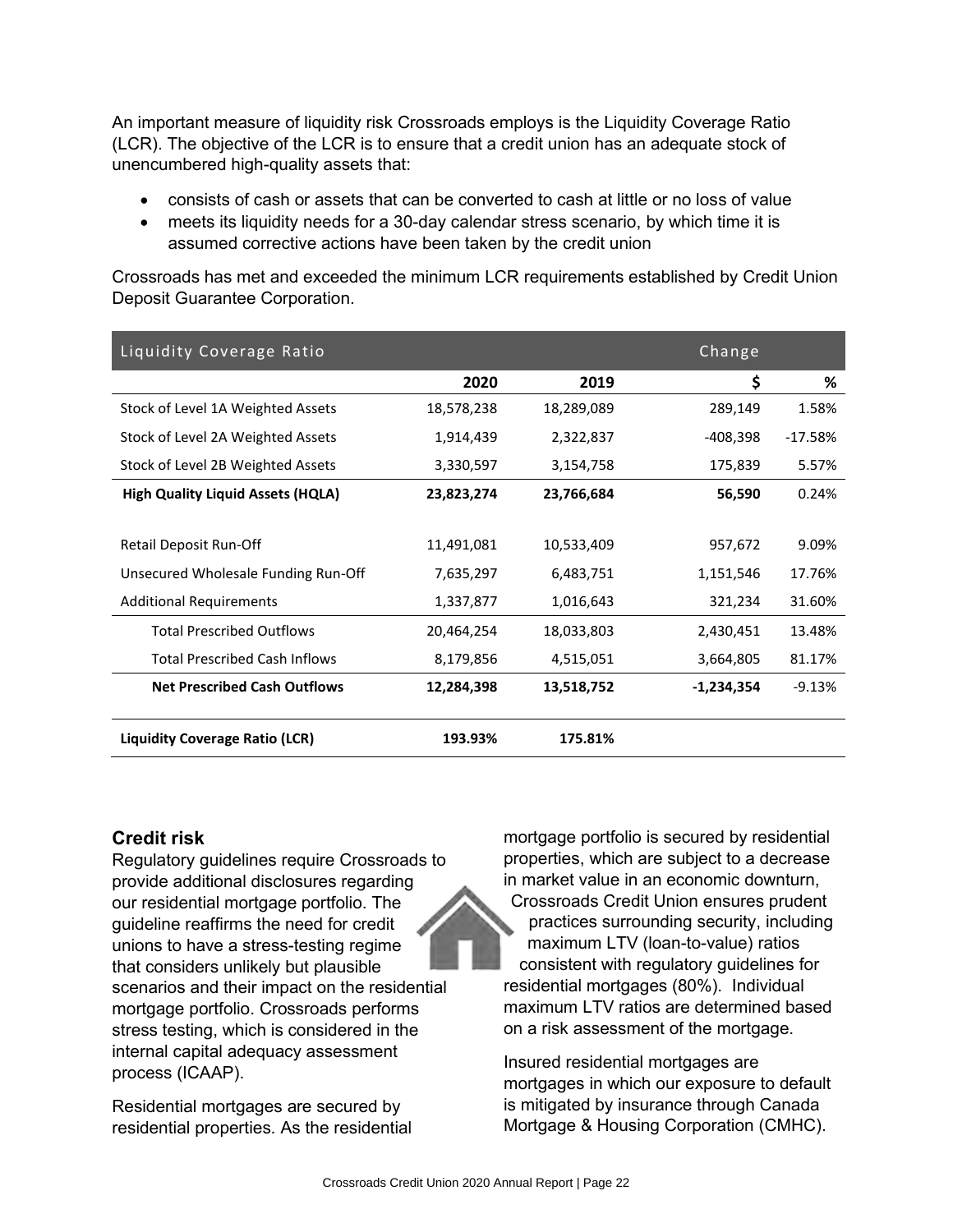In line with the Residential Mortgage Underwriting Guideline, Crossroads will continue to review its mortgage underwriting practices and documentation to ensure it meets the standards. Crossroads does not believe it has undue risk in its uninsured mortgage portfolio or underwriting practices and that current risk weighted asset-based concentration provisions in the ICAAP sufficiently address risk in the residential portfolio.

| Residential Mortgage Loan Portfolio |            |        |            |        |           |        |
|-------------------------------------|------------|--------|------------|--------|-----------|--------|
|                                     | 2020       | %      | 2019       | %      | Change    | %      |
| Insured                             | 13,190,968 | 23.0%  | 12,883,831 | 23.3%  | 307,137   | 16.0%  |
| Uninsured                           | 44,041,959 | 77.0%  | 42,426,949 | 76.7%  | 1,615,010 | 84.0%  |
| <b>Total Loans</b>                  | 57,232,927 | 100.0% | 55,310,780 | 100.0% | 1,922,147 | 100.0% |

### Residential Mortgage Loan Portfolio by Amortization

|                             | <b>Number</b> | <b>Balance</b> | % of Portfolio |
|-----------------------------|---------------|----------------|----------------|
| 10 years or less            | 213           | 8,638,420      | 15.1%          |
| More than 10 up to 15 years | 95            | 7,784,046      | 13.6%          |
| More than 15 up to 20 years | 160           | 20,131,030     | 35.2%          |
| More than 20 up to 25 years | 134           | 20,679,431     | 36.1%          |
|                             | 602           | 57,232,927     | 100%           |

# **Corporate structure and governance**

Crossroads Credit Union operates under provincial legislation in the province of Saskatchewan.

We're regulated by the Credit Union Deposit Guarantee Corporation (CUDGC) of Saskatchewan and the Financial and Consumer Affairs Authority. We're required to comply with the Corporation's Standards of Sound Business Practice as well as:

- *The Credit Union Act, 1998*
- *The Credit Union Regulations, 1999*
- *The Credit Union Insurance Business Regulations*
- Our own credit union bylaws and policies
- Other applicable provincial and federal laws

We regularly report to the Credit Union Deposit Guarantee Corporation and are subject to periodic risk-based examinations.

Crossroads uses an "agency" model of governance. This means that:

- The members elect the Board of directors.
- The Board appoints the CEO.
- The CEO hires the employees and engages suppliers.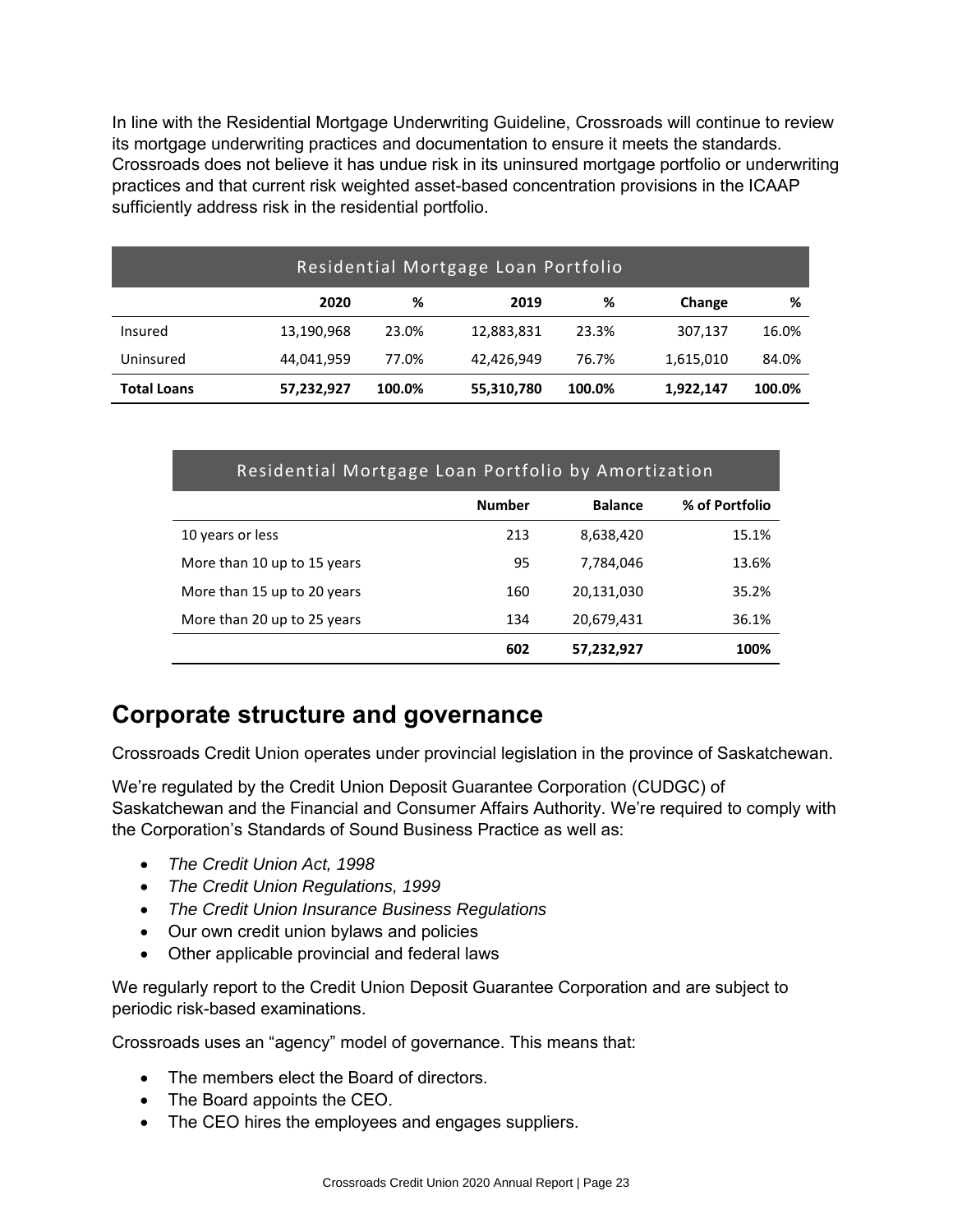Our governance practices are based on the Credit Union Governance Principles set out by the World Council of Credit Unions.

### **Board of directors**

**Mandate and responsibilities –** Crossroads members elect a 10-person Board of independent, volunteer directors. The Board sets the credit union's strategic direction and oversees a management team to ensure the credit union is managed soundly and prudently. It sets policy and ensures Crossroads adheres to applicable legislation, regulation and standards.

**Composition –** Directors are elected by district to serve three-year terms. They must be members in good standing for at least two years. As set out in our bylaws, the Nominating and Governance Committee leads the Board's nomination and election process. Members elect directors by voting in each branch. We announce results at our annual general meeting. Our current Board includes:

- five directors from the central district
- three from the northern district
- two from the western district

| <b>CENTRAL DISTRICT</b>                |          | <b>NORTHERN DISTRICT</b> |         |
|----------------------------------------|----------|--------------------------|---------|
| Arlette Bogucky                        | $2021*$  | Leanne Christianson      | $2021*$ |
| <b>Betty Tomilin</b>                   | 2022     | Ivan Peterson            | 2022    |
| Calvin Homeniuk                        | 2023     | Dale Zubko               | 2023    |
| <b>Vacant Position</b>                 | $2022**$ | <b>WESTERN DISTRICT</b>  |         |
| <b>Walter Ostoforoff</b>               | 2023     |                          |         |
|                                        |          | Murray Bottcher          | $2021*$ |
| *Terms Expiring                        |          | Duane Sweatman           | 2023    |
| ** Kerry Trask resigned in August 2020 |          |                          |         |

### **2020 Board of Directors**



**Arlette Bogucky –** Arlette is from Canora and owns and operates AB Classics. She also serves on the Leisure Services Board for the Town of Canora. Arlette joined the Board in 2016.



**Murray Bottcher, 1st President –** Murray is a retired educator and part-time farmer from Margo. He's an active member of many organizations, including the Margo Recreation Board, Moe Concordia Lutheran Church board, Margo Village Council, St. Peters Parish Council and Margo Fire Department. Murray joined the Crossroads Board in 1999 and previously sat on the Board of Kuroki Credit Union.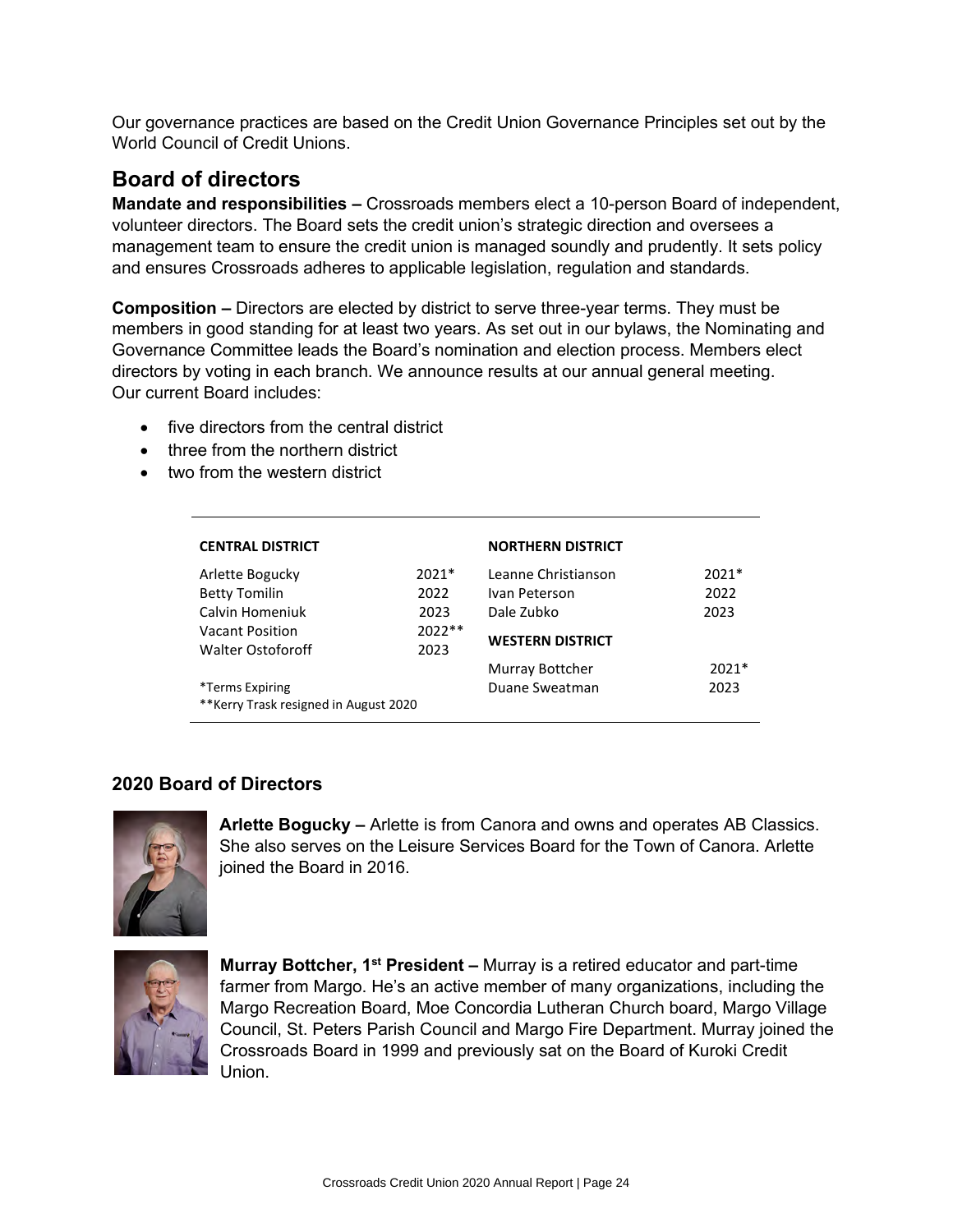

**Leanne Christianson –** Leanne moved to the Preeceville area in 1992 with her husband and children. She homeschooled her children for 18 years and helped with the family well drilling business. She works at the Preeceville & District Health Centre. Leanne joined the Board in 2012.



**Calvin Homeniuk –** Calvin joined the Board in 2020. He has lived in Canora for most of his life. He and his wife Simone have three daughters. Calvin is the President and General Manager of the senior hockey team. He served on Canora town council in the 90s and is looking forward to serving on the Board of directors for Crossroads Credit Union.



**Walter Ostoforoff, President -** Walter is a farmer and accountant from Canora. He's a retired Chartered Professional Accountant (CPA) and a Fellow Chartered Professional Accountant (FCPA) with experience in management, personnel and finance. Walter is a past member of the Certified Management Accountants (CMA) of Saskatchewan executive and CMA Canada committees. He's been involved in the community association, minor hockey and baseball. He joined the Board in 2011.



**Ivan Peterson -** Ivan was born in Preeceville and raised at Hazel Dell. He and his wife Gail have two sons and live in Sturgis. His careers included teaching, farming and an advisory role with Saskatchewan Crop Insurance. Ivan has served on a variety of health and financial boards. He feels very fortunate for his family, friends, work, sports and community involvement. Ivan was elected to the Board in 2016.



**Duane Sweatman -** Duane farmed in the Kelliher area with his wife Wanda for 22 years, raising four children. They moved to Wadena in 1996 when they bought Wadena Meats. He enjoys bowling, golf and his grandchildren. Duane joined the Board in 2017.



**Betty Tomilin** – Betty is a retired teacher from Buchanan and currently works as a substitute teacher for the Good Spirit School Division. She's a member of the Buchanan Housing Authority and the Buchanan Black Box Players. Betty was elected to the Crossroads Board in 2016.



**Dale Zubko, 2nd Vice President –** Dale and his wife Sharon have lived in Preeceville since 1983. He is semi-retired from farming and the oil patch. Dale has been on the Board since 2015. He enjoys spending time with his extended family of 16, curling, travelling and a good book.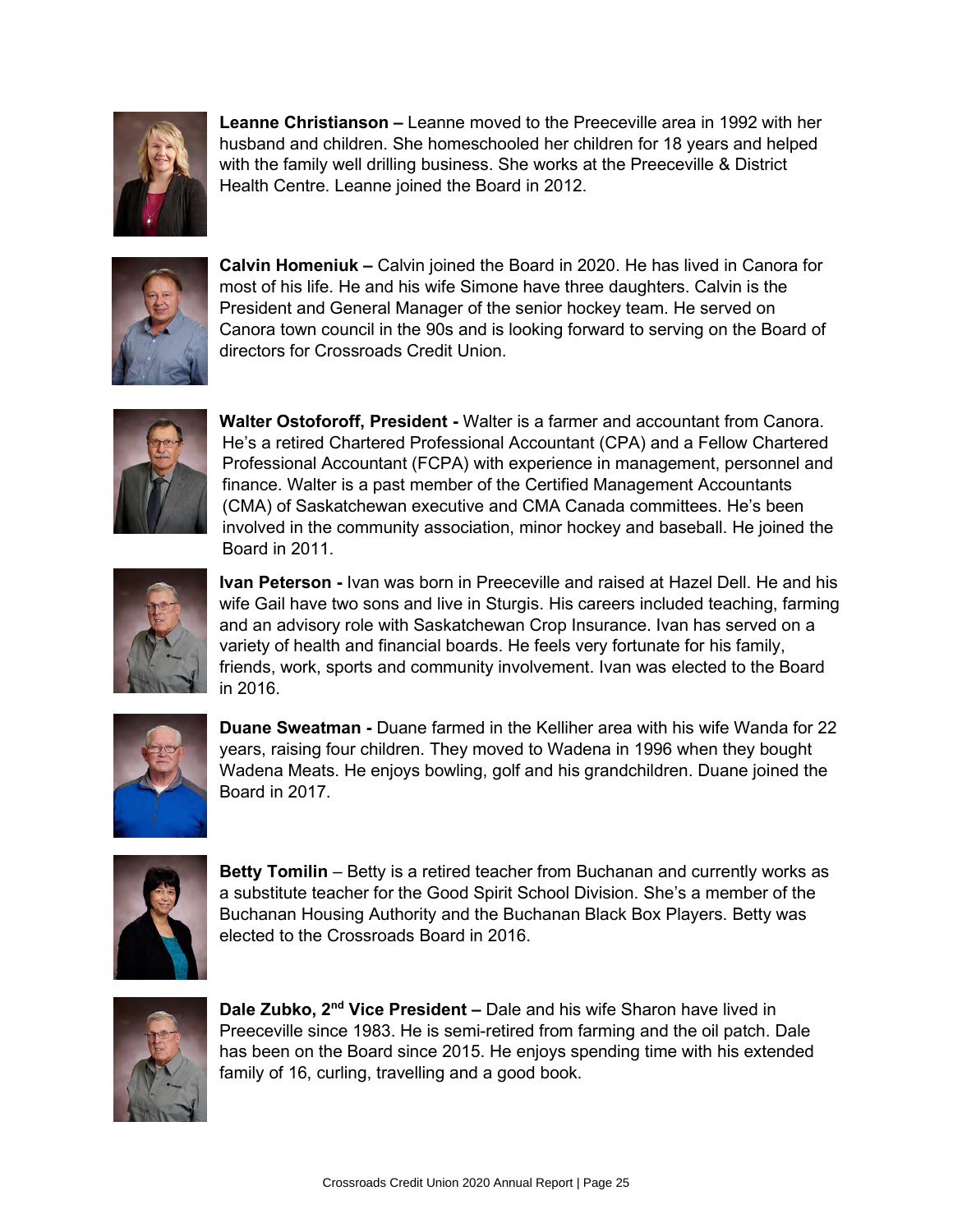**Committees –** Several committees support the Board in its responsibilities. Committees meet regularly and report to the Board following each meeting.

The **Executive Committee** acts on behalf of the Board of directors between regular or special Board meetings on most Board matters. Committee members are the president, 1<sup>st</sup> vice-president and 2<sup>nd</sup> vicepresident.

The **Conduct Review Committee** ensures related-party transactions are fair to the credit union and comply with legislation, standards of sound business practice, and with credit union or committee policies and procedures.

#### The **Nominating & Governance**

**Committee** oversees the nomination and election processes for credit union directors. It also oversees director education processes for the Board of directors.

**Compensation and attendance –** The Board meets monthly. Each director serves on

one or more Board committees.

Average Board and committee meeting attendance in 2020 was 91%. The credit union paid \$33,510 in per diems for attendance at Board, committee and other related meetings.

The Executive Committee reviews director compensation every two years to ensure it remains competitive and appropriate. Director compensation includes:

- per diems for attendance at Board and committee meetings or events related to Crossroads and the credit union system
- reimbursement for travel costs to attend meetings
- reimbursement for out out-of-pocket expenses related to meetings

The **Audit & Risk Committee** oversees risk management and ensures the integrity of financial reporting, adequacy of internal controls, and adherence to relevant legislation, regulations and standards. The committee ensures that the credit union's enterprise risk management framework is appropriate to optimize risk and protect and create shareholder value.

The **Community Investment Fund Committee**'s primary purpose is to invest resources into major projects that align with our business purpose, generate member engagement and build our brand in a highprofile manner. The committee also reviews applications for eligible sponsorships over \$1,000.

| Board meeting attendance |      |
|--------------------------|------|
| Arlette Bogucky          | 100% |
| Murray Bottcher          | 100% |
| Leanne Christianson      | 91%  |
| Gary Herbert             | 100% |
| Calvin Homeniuk          | 100% |
| Walter Ostoforoff        | 100% |
| Ivan Peterson            | 100% |
| Duane Sweatman           | 100% |
| Betty Tomilin            | 100% |
| Dale Zubko               | 91%  |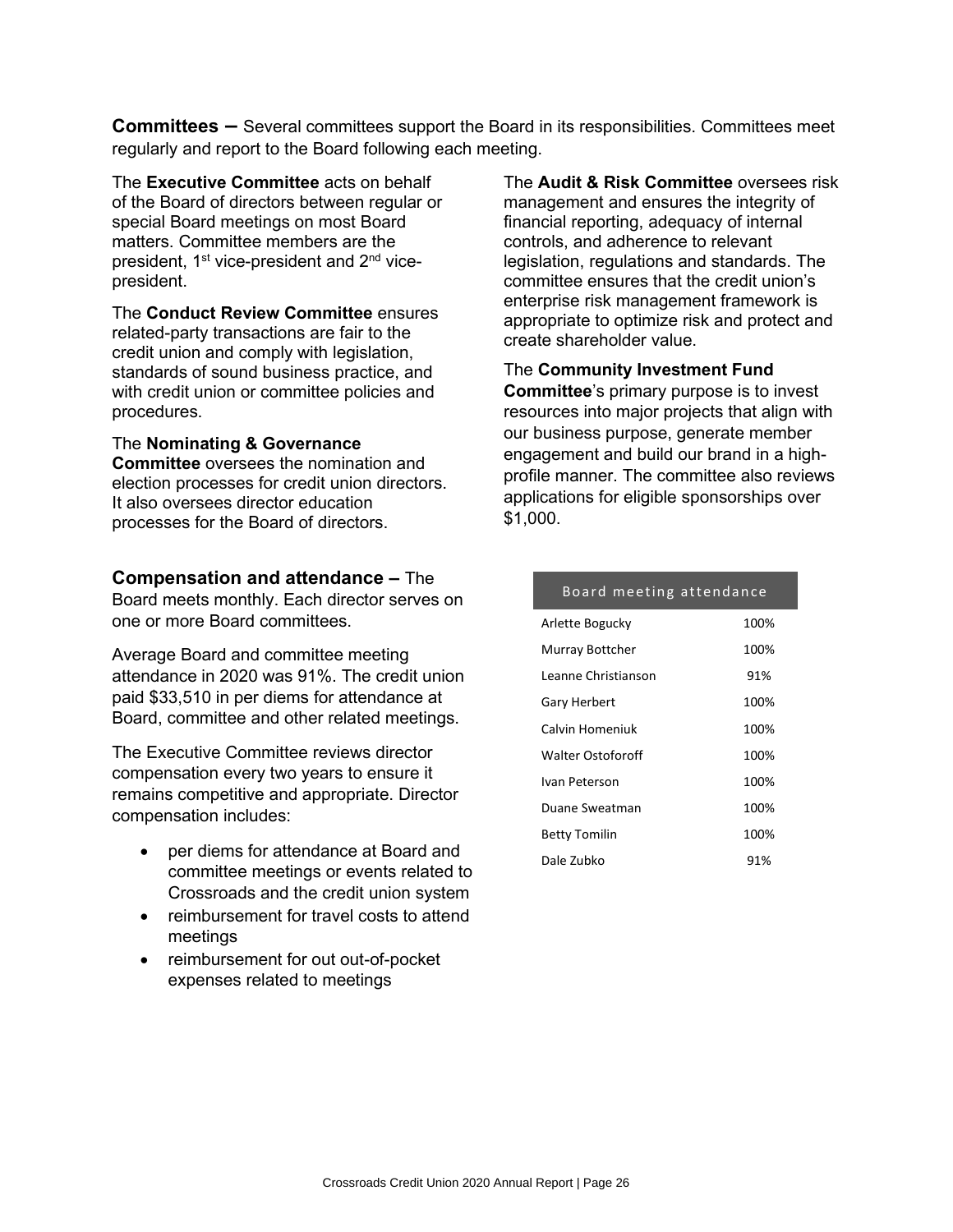**Director training –** Ongoing professional development helps the Board stay on top of changes in the industry and the changing role of a director. In 2020 all training took place online due to COVID-19 restrictions. Participation in the Credit Union Director Achievement program is mandatory. The program provides a series of courses specifically designed for credit union directors. Two directors are graduates of the program.

Directors typically take part in other credit union system and in-house educational sessions. They complete an annual survey to help identify other opportunities for director education.

### **Management committee**

Crossroads has adopted a management by committee structure that supports succession planning and reinforces a strong sense of teamwork. It also helps spread an increasing management workload.

Jeff Bisschop – Chief Executive Officer Rhonda Fullawka – Manager of Finance and Risk Wendy Peterson – Manager of Retail Services Cindy Balaberda – Manager of Corporate Services

## **Corporate social responsibility**

Credit unions around the world are guided by the Co-operative Principles. Concern for Community is a principle that's built into everything we do and giving back is central to who we are. We demonstrate social and economic leadership by volunteering, donating to causes and making investments through Crossroads Community Investment Fund.

### **Donations and sponsorships**

In 2020 Crossroads donated more than \$15,000 in cash and merchandise to more than 70 organizations, events and projects in our trading area. This is down from 2019 because COVID-19 restrictions affected many of the events and projects we would typically sponsor.

Unfortunately, the pandemic also made it difficult to volunteer in the community. Our team was able to volunteer only 331.25 volunteer hours of personal and credit union time in 2020. Our employees truly miss spending time in our communities. It's a big part of the credit union difference and we're eager for its return.

### **Community investment**

Established in 2009, our Community Investment Fund allocates money to nonprofit organizations that support community and economic development. The Fund allocated a total of \$34,000 to six non-profit organizations in 2020.

Through a voting process, our members choose one project to receive major funding each year. In 2020 **Sturgis & District Regional Park received \$15,000** for hall improvements at Lady Lake Site. Canora Leisure Services and Wadena Community Childcare Centre Inc. each received \$5,000 for their projects. Additional projects that received funding from CIF were:

- Invermay & District Fire Department - \$3,000 toward fire gear storage racks
- Preeceville Club 60 \$3,000 toward their Moving Forward project
- Good Spirit Cross Country Ski Club - \$3,000 toward rebuilding the warm-up shelter



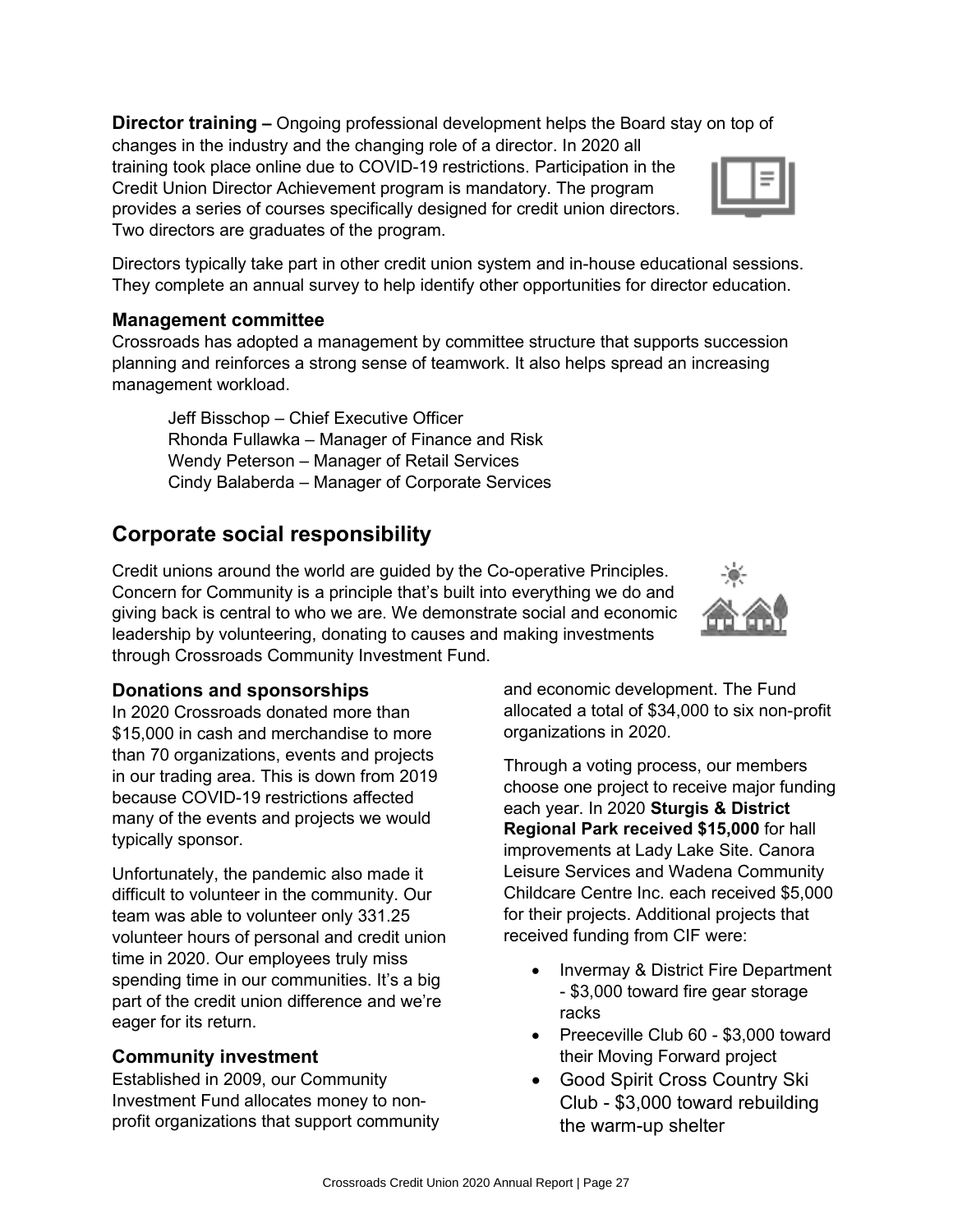### **Investing in our youth**

Each year Crossroads awards \$500 scholarships to help local high school graduates with their post-secondary tuition expenses. We also offer a \$1,000 scholarship to a student returning to a postsecondary institution to continue their studies. Recognizing the financial strain the pandemic was causing, we decided to help by offering two additional \$1,000 scholarships in 2020.

### **Investing in our employees**

In the financial services industry, success depends on knowledge and relationships. Crossroads works hard to attract and retain highly skilled and motivated employees. We maintain a professional, motivated staff with the help of:

- career management
- professional development that's tied to corporate goals
- fair, equitable compensation and benefits, including bonus pay based on results
- a commitment to creating a constructive culture

We want our team to feel excited and engaged about their work. We're committed to investing in success, for the benefit of our employees and our credit union.

At Crossroads Credit Union, we ask a lot of our employees, which is why we give so much in return. In addition to our competitive salary and benefits, and one of the best matching pension plans, we provide our staff with perks, such as:

- vacation that goes beyond legislated requirements
- flex time and time off to volunteer
- paid education
- preferred service packages

|                               | Ally Sleeva<br>Canora Composite<br>Makayla Babichuk           |
|-------------------------------|---------------------------------------------------------------|
| High<br><b>School</b>         | Invermay School<br><b>Emily Prestie</b><br>Preeceville School |
| <b>Scholarships</b>           | Eden Antoniuk<br>Sturgis Composite                            |
|                               | Althea Godhe<br>Wadena Composite                              |
| \$1,000                       | Brie Gardner                                                  |
| Post-Secondary<br>Scholarship | <b>Brittany Andreas</b>                                       |
|                               | <b>Felicity Mydonick</b>                                      |

### 2020 Scholarship Recipients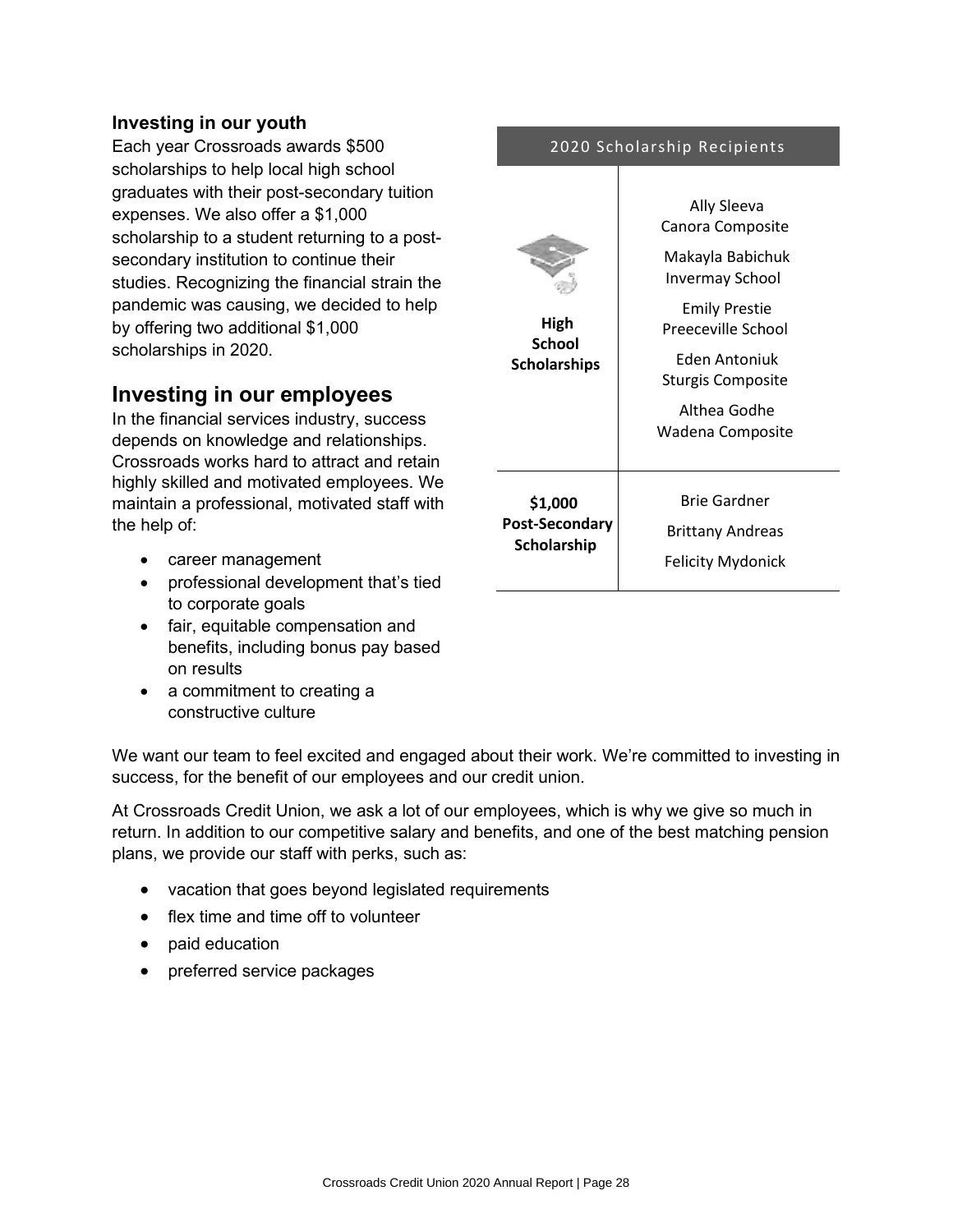# **STATEMENT FROM OUR REGULATOR**

### **Credit Union Deposit Guarantee Corporation of Saskatchewan**

Credit Union Deposit Guarantee Corporation (the Corporation) is the deposit guarantor for Saskatchewan credit unions. The Corporation is also the primary regulator for credit unions and Credit Union Central of Saskatchewan (SaskCentral). Together, these entities are considered Provincially Regulated Financial Institutions or "PRFIs".

The Corporation is mandated through provincial legislation, *The Credit Union Act, 1998* and *The Credit Union Central of* 



*Saskatchewan Act, 2016* in performing its duties. Provincial legislation also assigns responsibility for oversight of the Corporation to the Registrar of Credit Unions at the Financial and Consumer Affairs Authority of Saskatchewan.

The Corporation was the first deposit guarantor in Canada and has successfully guaranteed deposits since it was established in 1953. By promoting responsible governance and prudent management of capital, liquidity and guaranteeing deposits, the Corporation contributes to confidence in Saskatchewan PRFIs.

For more information about the Corporation's responsibilities and its role in promoting the strength and stability of Saskatchewan credit PRFIs, consult the Corporation's web site at cudgc.sk.ca.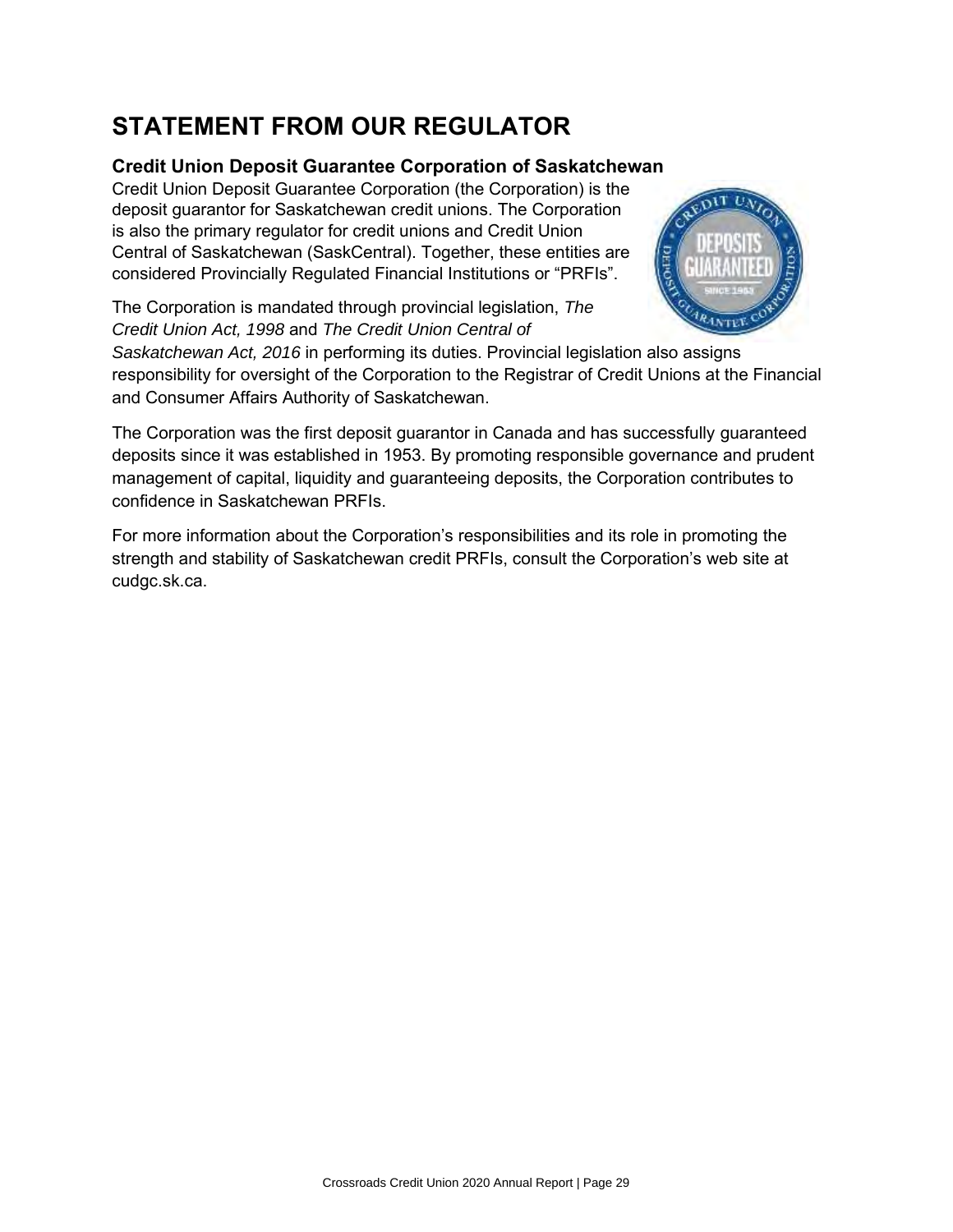### **Crossroads Credit Union Summary Consolidated Financial Statements**  *December 31, 2020*

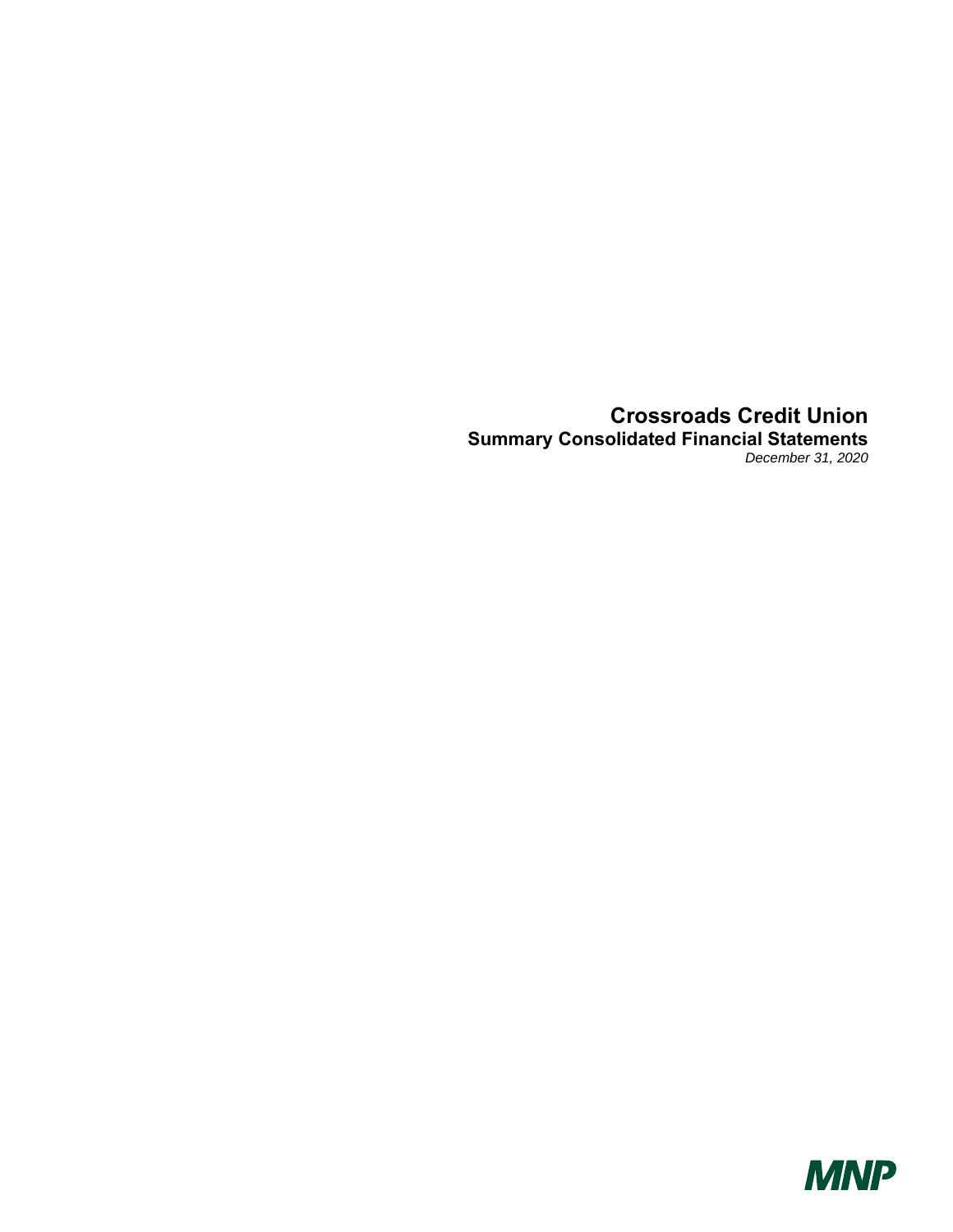

To the Members of Crossroads Credit Union:

#### **Opinion**

The summary consolidated financial statements, which comprise the summary consolidated statement of financial position as at December 31, 2020, and the summary consolidated statements of comprehensive income, changes in members' equity and cash flows for the year then ended, are derived from the audited consolidated financial statements of Crossroads Credit Union (the "Credit Union") for the year ended December 31, 2020.

In our opinion, the accompanying summary consolidated financial statements are a fair summary of the audited consolidated financial statements, in accordance with the basis described in Note 1.

#### **Summary Consolidated Financial Statements**

The summary consolidated financial statements do not contain all the disclosures required by International Financial Reporting Standards. Reading the summary consolidated financial statements and the auditor's report thereon, therefore, is not a substitute for reading the audited consolidated financial statements and the auditor's report thereon.

#### **The Audited Consolidated Financial Statements and Our Report Thereon**

We expressed an unmodified audit opinion on the audited consolidated financial statements in our report dated February 25, 2021.

#### **Management's Responsibility for the Summary Consolidated Financial Statements**

Management is responsible for the preparation of the summary consolidated financial statements in accordance with the basis described in Note 1.

#### **Auditor's Responsibility**

Our responsibility is to express an opinion on whether the summary consolidated financial statements are a fair summary of the audited consolidated financial statements based on our procedures, which were conducted in accordance with Canadian Auditing Standards (CAS) 810, "Engagements to Report on Summary Financial Statements".

Humboldt, Saskatchewan

 $MNP$ LLP

February 25, 2021 Chartered Professional Accountants



**KINCENTRIC> Best Employer CANADA 2019** 

**ACCOUNTING** › **CONSULTING** › **TAX** PO BOX 2590, 2424 WESTWOOD DRIVE, HUMBOLDT SK, S0K 2A0 1 (877) 500-0789 T: (306) 682-2673 F: (306) 682-5910 **MNP.ca**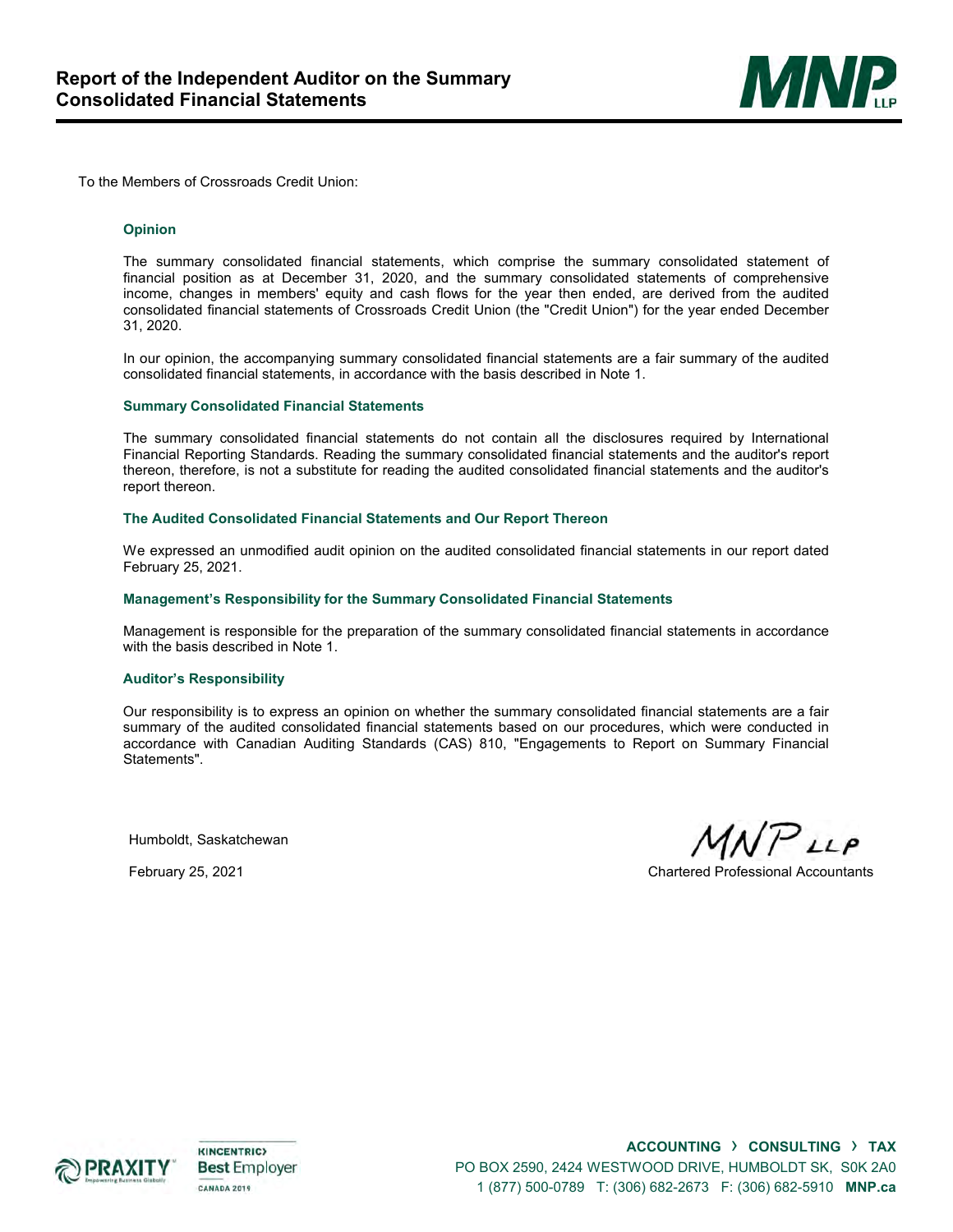### Crossroads Credit Union

### Summary Consolidated Statement of Financial Position

As at December31, 2020

|                               | 2020        | 2019        |
|-------------------------------|-------------|-------------|
| <b>Assets</b>                 |             |             |
| Cash and cash equivalents     | 19,950,783  | 9.934.214   |
| Investments                   | 68,341,526  | 55,147,000  |
| Member loans receivable       | 212,414,905 | 208,479,924 |
| Other assets                  | 217,241     | 212,702     |
| Deferred tax asset            | 74,498      | 27,746      |
| Property, plant and equipment | 1,750,470   | 1,843,787   |
| Goodwill                      | 48,000      | 60,000      |
|                               | 302,797,423 | 275,705,373 |
| Liabilities                   |             |             |
| Member deposits               | 274,474,308 | 248,719,706 |
| Other liabilities             | 564,375     | 654,889     |
| Membership shares             | 32,530      | 32,535      |
| Equity accounts               |             | 592,080     |
|                               | 275,071,213 | 249,999,210 |

Members' equity

| Retained earnings<br>---------<br>----<br>------ | 726,210<br>--------                  | 25,706,163                 |
|--------------------------------------------------|--------------------------------------|----------------------------|
| _____                                            | 302,797,423<br>________________<br>. | 275 705 272<br>___________ |

Approved on behalf of the Board

Gletima Bernier

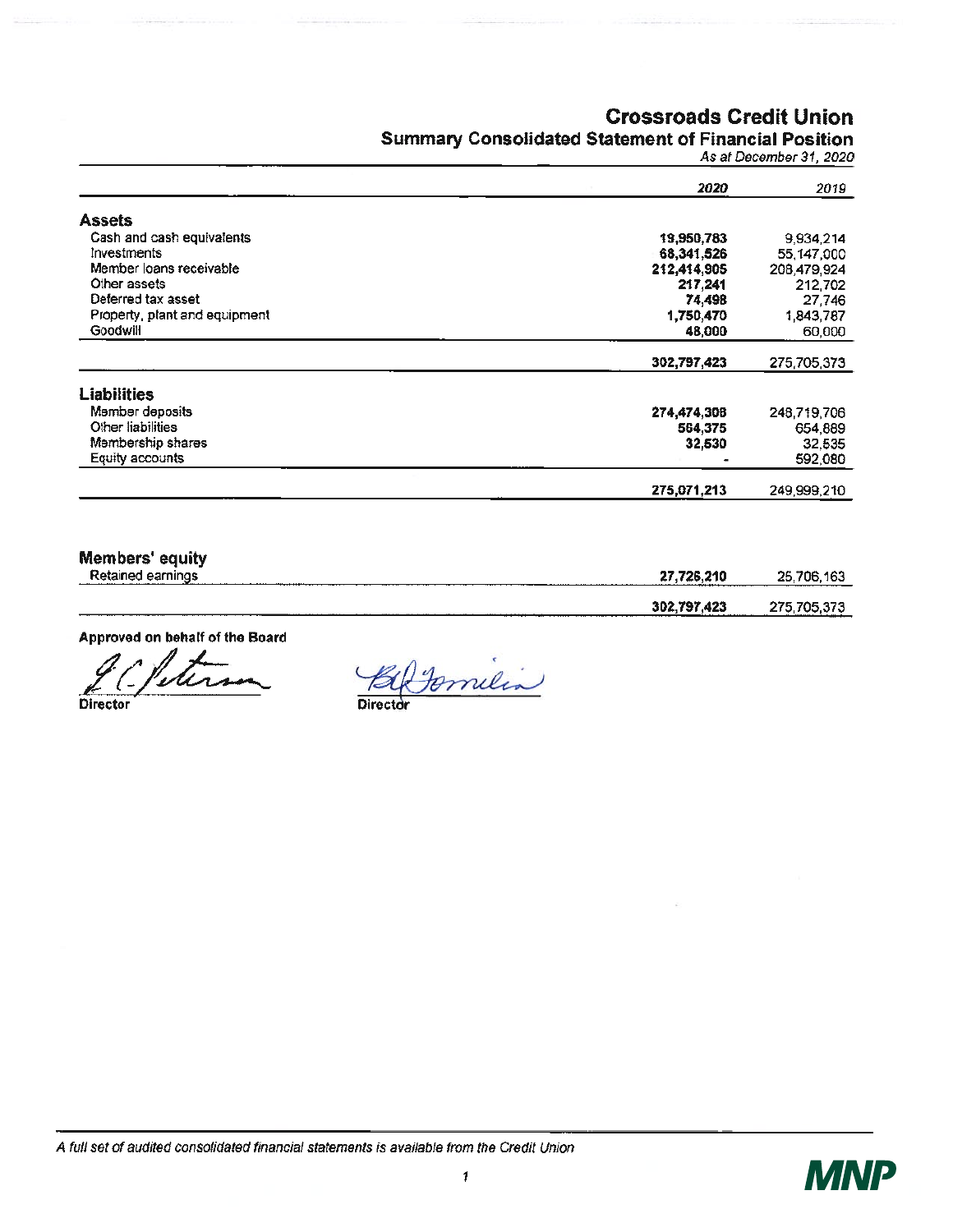### **Crossroads Credit Union**

### **Summary Consolidated Statement of Comprehensive Income**

*For the year ended December 31, 2020* 

|                                                        | 2020                 | 2019                 |
|--------------------------------------------------------|----------------------|----------------------|
| Interest income                                        |                      |                      |
| Member loans                                           | 9,310,174            | 9,453,587            |
| Investments                                            | 1,137,178            | 1,670,943            |
|                                                        | 10,447,352           | 11,124,530           |
| Interest expense                                       |                      |                      |
| Member deposits                                        | 2,297,910            | 2,277,413            |
| Patronage allocation                                   |                      | 350,960              |
| Borrowed money                                         | 1,789                | 6,870                |
|                                                        | 2,299,699            | 2,635,243            |
| Net interest income                                    |                      |                      |
| <b>Provision for impaired loans</b>                    | 8,147,653<br>323,780 | 8,489,287<br>170,515 |
|                                                        |                      |                      |
| Net interest income after provision for impaired loans | 7,823,873            | 8,318,772            |
| Other income                                           | 1,698,341            | 1,603,087            |
| Net interest and other income                          | 9,522,214            | 9,921,859            |
| <b>Operating expenses</b>                              |                      |                      |
| Personnel                                              | 3,952,236            | 3,719,813            |
| Member security                                        | 247,879              | 237,409              |
| Organizational                                         | 101,933              | 134,075              |
| Occupancy                                              | 344,386              | 319,839              |
| General business                                       | 2,132,280            | 2,591,818            |
|                                                        | 6,778,714            | 7,002,954            |
| Income before provision for (recovery of) income taxes | 2,743,500            | 2,918,905            |
| Provision for (recovery of) income taxes               |                      |                      |
| Current                                                | 770,205              | 656,049              |
| Deferred                                               | (46, 752)            | 7,890                |
|                                                        |                      |                      |
|                                                        | 723,453              | 663,939              |
|                                                        |                      |                      |
| <b>Comprehensive income</b>                            | 2,020,047            | 2,254,966            |

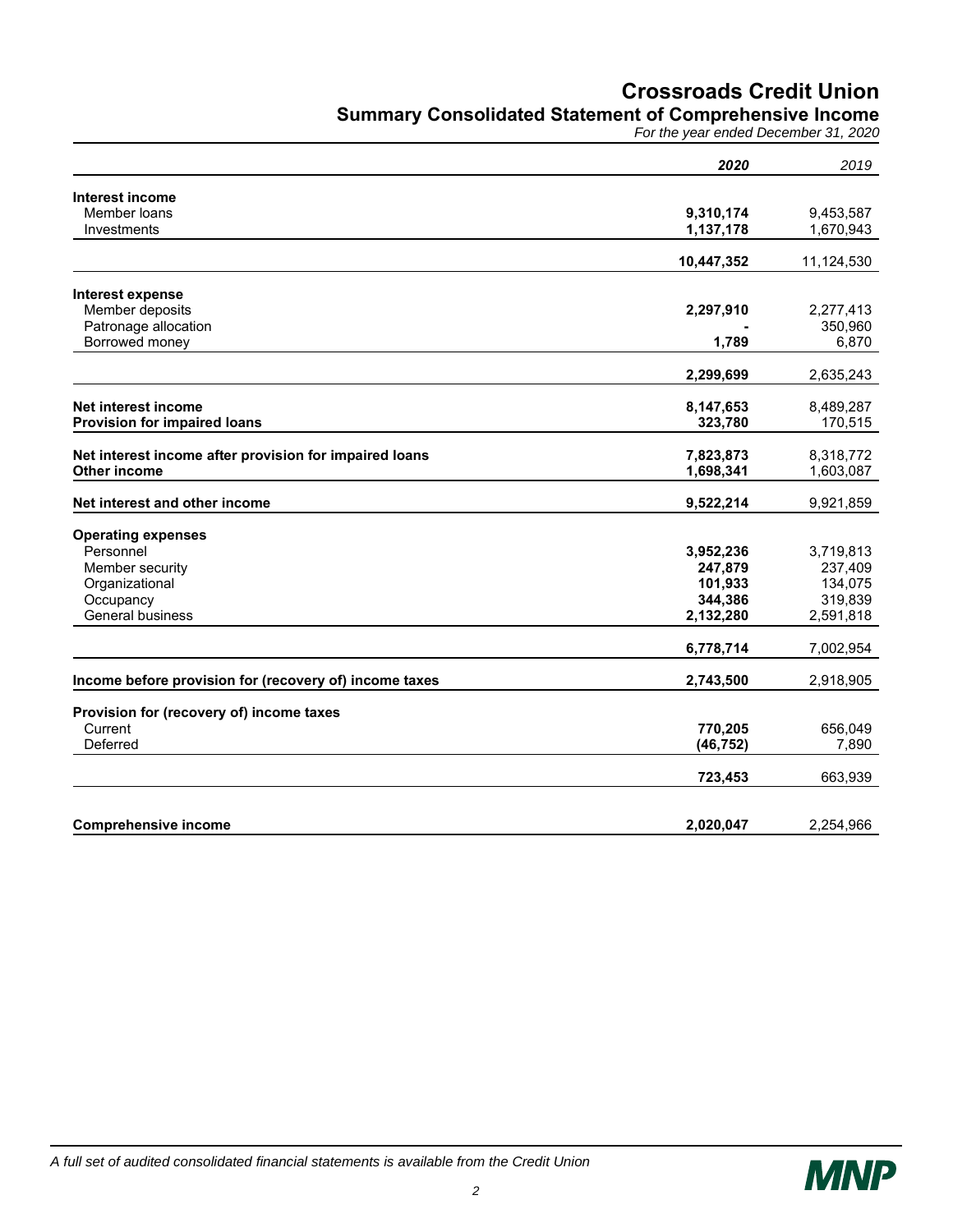## **Crossroads Credit Union Summary Consolidated Statement of Changes in Members' Equity**

*For the year ended December 31, 2020* 

|                                  | <b>Retained</b><br>earnings | <b>Total equity</b> |
|----------------------------------|-----------------------------|---------------------|
| <b>Balance December 31, 2018</b> | 23,451,197                  | 23,451,197          |
| Comprehensive income             | 2,254,966                   | 2,254,966           |
| <b>Balance December 31, 2019</b> | 25,706,163                  | 25,706,163          |
| Comprehensive income             | 2,020,047                   | 2,020,047           |
| <b>Balance December 31, 2020</b> | 27,726,210                  | 27,726,210          |

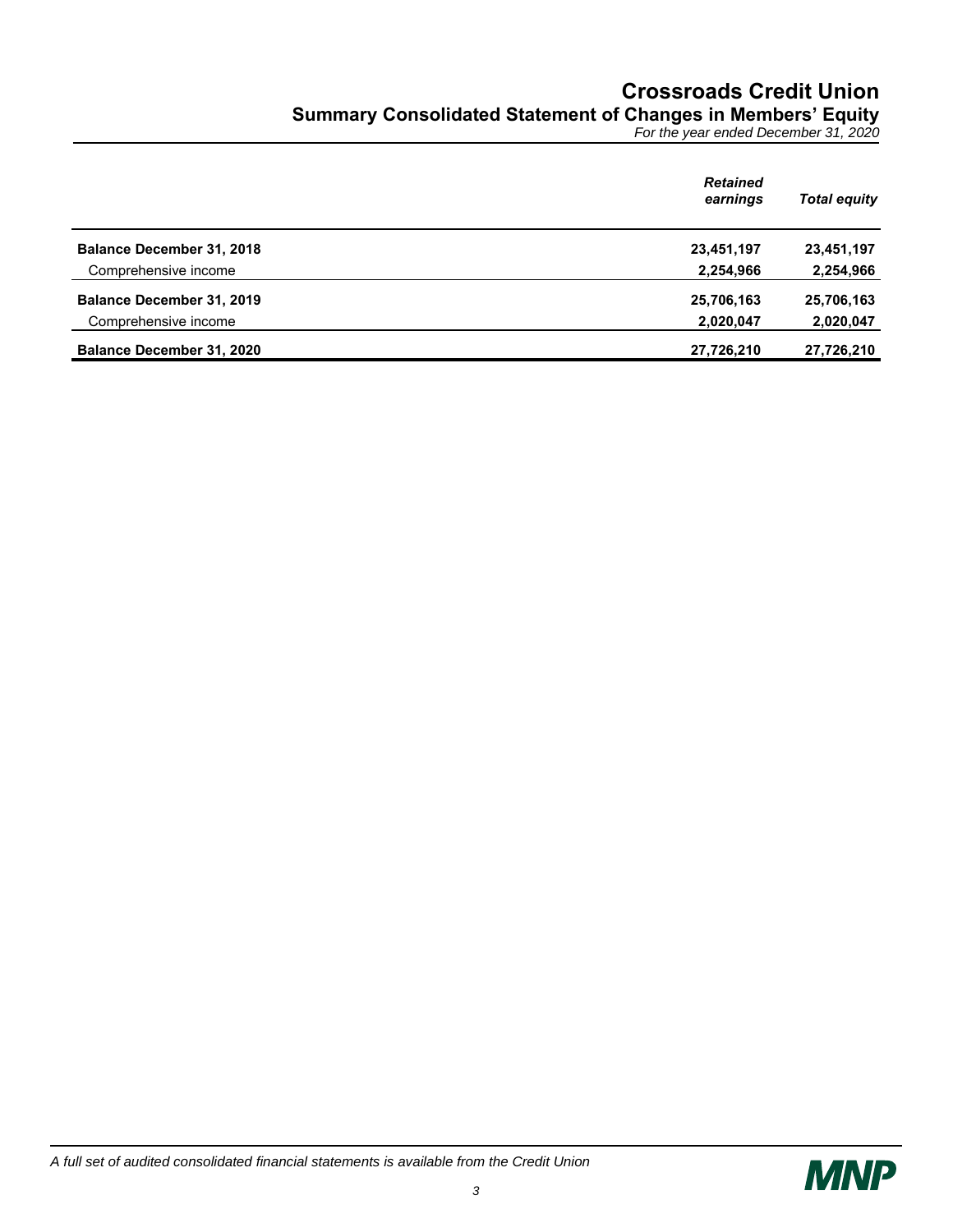### **Crossroads Credit Union Summary Consolidated Statement of Cash Flows**

*For the year ended December 31, 2020* 

|                                                      | 2020           | 2019           |
|------------------------------------------------------|----------------|----------------|
| Cash provided by (used for) the following activities |                |                |
| <b>Operating activities</b>                          |                |                |
| Interest received from member loans                  | 9,394,644      | 9,353,811      |
| Interest received from investments                   | 1,223,262      | 1,643,739      |
| Other income received                                | 1,728,239      | 1,605,285      |
| Interest paid on deposits                            | (2, 189, 910)  | (2,550,073)    |
| Cash paid to suppliers and employees                 | (6,810,577)    | (7, 319, 317)  |
| Interest paid on borrowed money                      | (1,789)        | (6, 870)       |
| Income taxes paid                                    | (676, 758)     | (968, 765)     |
|                                                      | 2,667,111      | 1,757,810      |
| <b>Financing activities</b>                          |                |                |
| Net change in member deposits                        | 25,646,600     | 2,624,298      |
| Net change in membership shares                      | (5)            | 325            |
| Net change in equity accounts                        | (592,080)      | (625,879)      |
|                                                      |                |                |
|                                                      | 25,054,515     | 1,998,744      |
| <b>Investing activities</b>                          |                |                |
| Net change in member loans receivable                | (4,343,231)    | (6, 513, 373)  |
| Purchases of investments                             | (13, 280, 610) | (4,572,596)    |
| Purchases of property, plant and equipment           | (81, 216)      | (117, 143)     |
|                                                      | (17, 705, 057) | (11, 203, 112) |
| Increase (decrease) in cash and cash equivalents     | 10,016,569     | (7,446,558)    |
|                                                      | 9,934,214      |                |
| Cash and cash equivalents, beginning of year         |                | 17,380,772     |
| Cash and cash equivalents, end of year               | 19,950,783     | 9,934,214      |

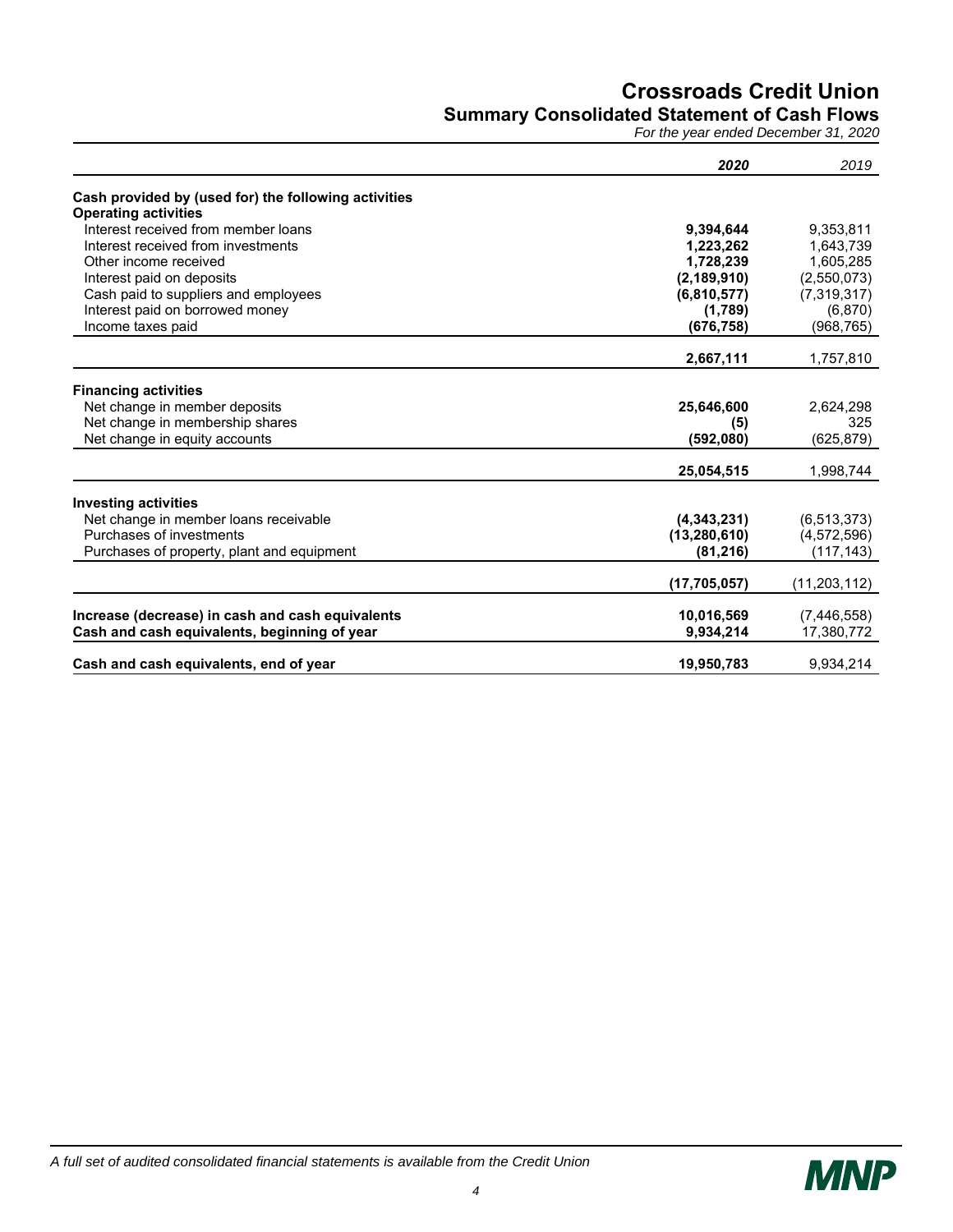#### **1. Basis of the Summary Consolidated Financial Statements**

Management has prepared the summary consolidated financial statements from the December 31, 2020 audited consolidated financial statements, which are prepared in conformity with International Financial Reporting Standards. A full set of audited consolidated financial statements is available from the Credit Union. The detailed notes included in the audited consolidated financial statements are not included in these summary consolidated financial statements.

The criteria developed by management for the preparation of the summary consolidated financial statements is as follows: that the information included in the summary consolidated financial statements is in agreement with the related information in the consolidated financial statements, and that the summary consolidated financial statements contain the information necessary to avoid distorting or obscuring matters disclosed in the related complete consolidated financial statements, including the notes thereto, in all material respects.